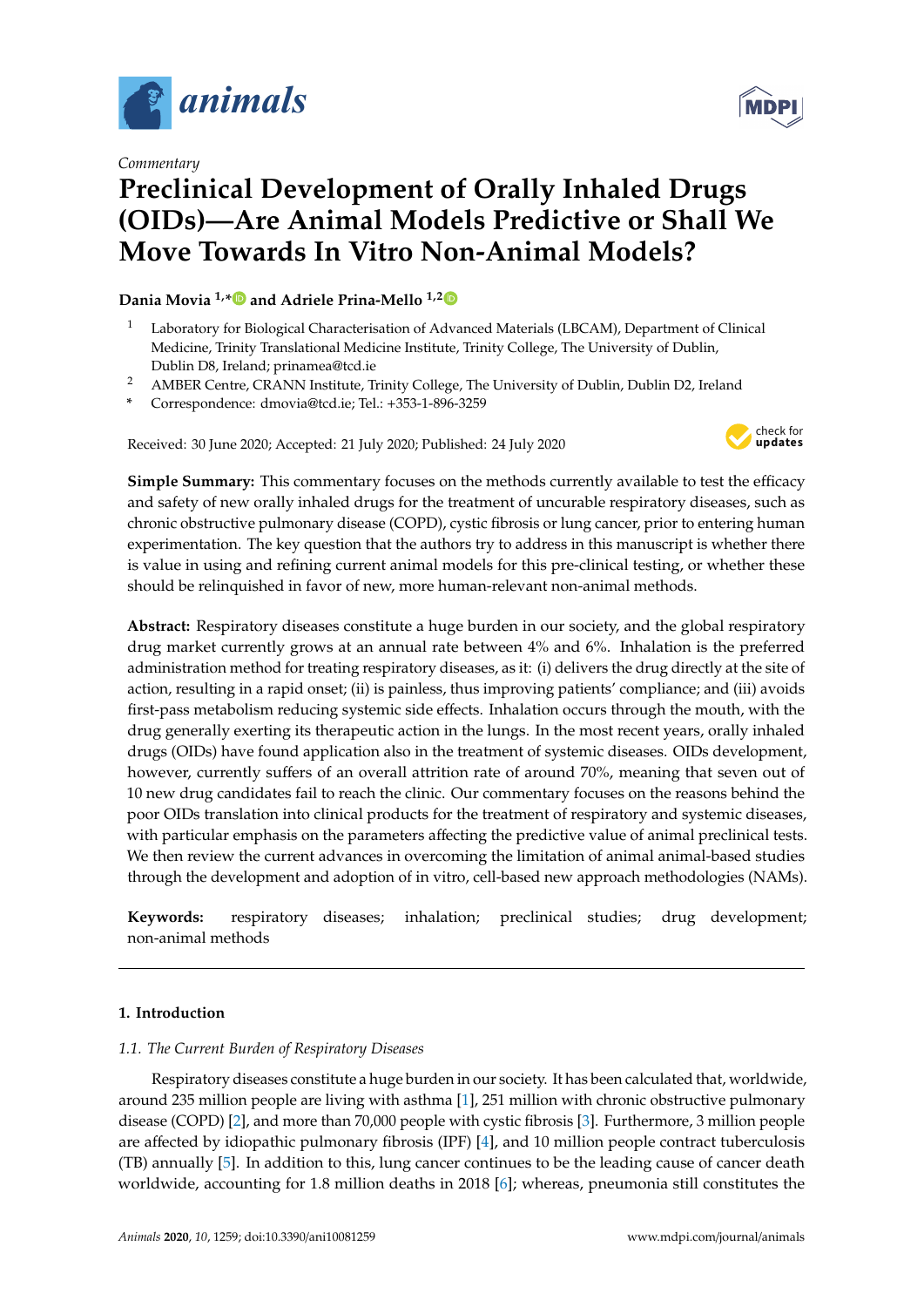single largest infectious cause of death in children worldwide, with 808,694 deaths under the age of five in 2017 alone, accounting for the 15% of all deaths of children under five years of age [\[7\]](#page-8-6). Furthermore, COVID-19 has recently become known across the globe as a respiratory disease with high mortality, particularly in high-risk categories [\[8\]](#page-8-7). Consequently, the global respiratory drug market is currently growing at an annual rate ranging from 4% to 6%, depending on the reports, and the leading companies in terms of market share are GlaxoSmithKline, AstraZeneca, Merck, Novartis and Boehringer Ingelheim [\[9](#page-8-8)[,10\]](#page-8-9).

However, respiratory drug development currently suffers of an overall attrition rate of around 70% [\[9\]](#page-8-8). It has been calculated that, the cumulative probability to reach the clinical market for drugs targeting respiratory diseases is equal to 3%, compared to the 6–14% probability that applies to drugs used to treat other diseases [\[11\]](#page-8-10). The problem is certainly multifactorial and has several contributory causes [\[12\]](#page-8-11), including, to name a few, general poor understanding of the underlying mechanisms of respiratory diseases, difficulties in drug formulation, and poor performances of the drug administration methods. Nevertheless, it is believed that the limitations of the current preclinical models play a major role in the high attrition rate of respiratory drugs. Our commentary focuses specifically on the preclinical methods currently used in the development of orally inhaled drugs (OIDs), the limitations of these methods, to what degree they affect the translation rate of OIDs into clinical products, and how in vitro, cell-based new approach methodologies (NAMs) could potentially support overcoming the limitations of preclinical methods whilst reducing, or even completely replacing, the need for animal studies.

#### *1.2. Inhalation Therapy*

Inhalation is the preferred administration method for treating respiratory diseases [\[13\]](#page-8-12), as: (i) it delivers the drug directly at the site of action, resulting in a rapid therapeutic onset with considerably lower drug doses, (ii) it is painless and minimally invasive thus improving patients' compliance, and (iii) it avoids first-pass metabolism, providing optimal pharmacokinetic conditions for drug absorption and reducing systemic side effects [\[14](#page-8-13)[–16\]](#page-9-0).

It should be noted here, inhalation differs from intranasal administration for the drug portal-of-entry (PoE) and targeted site of action. Intranasal drugs are sprayed into the nostrils, producing a local effect in the nasal mucosa; whereas, inhalation occurs through the mouth, with the OIDs, also referred to as orally inhaled drug products (OIPs), having their efficacy in the lungs. Notably, attempts have been made to develop OIDs that exert their therapeutic action outside the lung, for the treatment of systemic diseases [\[17\]](#page-9-1). The latter include, for example, migraine headaches, treated with aerosols of ergotamine or hydroxyergotamine, and type 1/type 2 diabetes, for which inhaled insulin products have been developed (e.g., Exubera—withdrawn in 2008 due to poor revenue—and Afrezza—the uptake of which has also been impacted by socio-economic issues).

OID therapeutic categories currently approved for the clinical treatment of respiratory diseases include drugs for the treatment of asthma and COPD, such as β2 adrenergic agonists (e.g., albuterol, formoterol) and muscarinic antagonists (e.g., ipratropium, tiotropium) inducing bronchodilation, or glucocorticosteroids (e.g., fluticasone and budesonide) reducing inflammation. OIDs for the treatment of cystic fibrosis are also available for clinical use, with most of them falling into the therapeutic categories of mucolytics (e.g., saline and acetyl choline), aiming at thinning the mucus for facilitating its clearance from the patient's lungs. Alternatively, leukocyte DNAse, reducing inflammation, and antimicrobial agents (e.g., tobramycin), treating the bacterial infection characteristic of this disease, are also administered as OIDs.

Various devices can be used to administer OIDs to patients, including dry-powder inhalers (DPIs), pressurized metered-dose inhalers (pMDIs) and nebulizers. These devices have been extensively discussed in several recent works [\[18](#page-9-2)[–25\]](#page-9-3). Briefly, DPIs deliver powder particles carrying the drug; pMDIs and nebulizers generate liquid droplets containing the drug. To be effective, an inhalation device must be easy to use and forgiving of poor patient's compliance,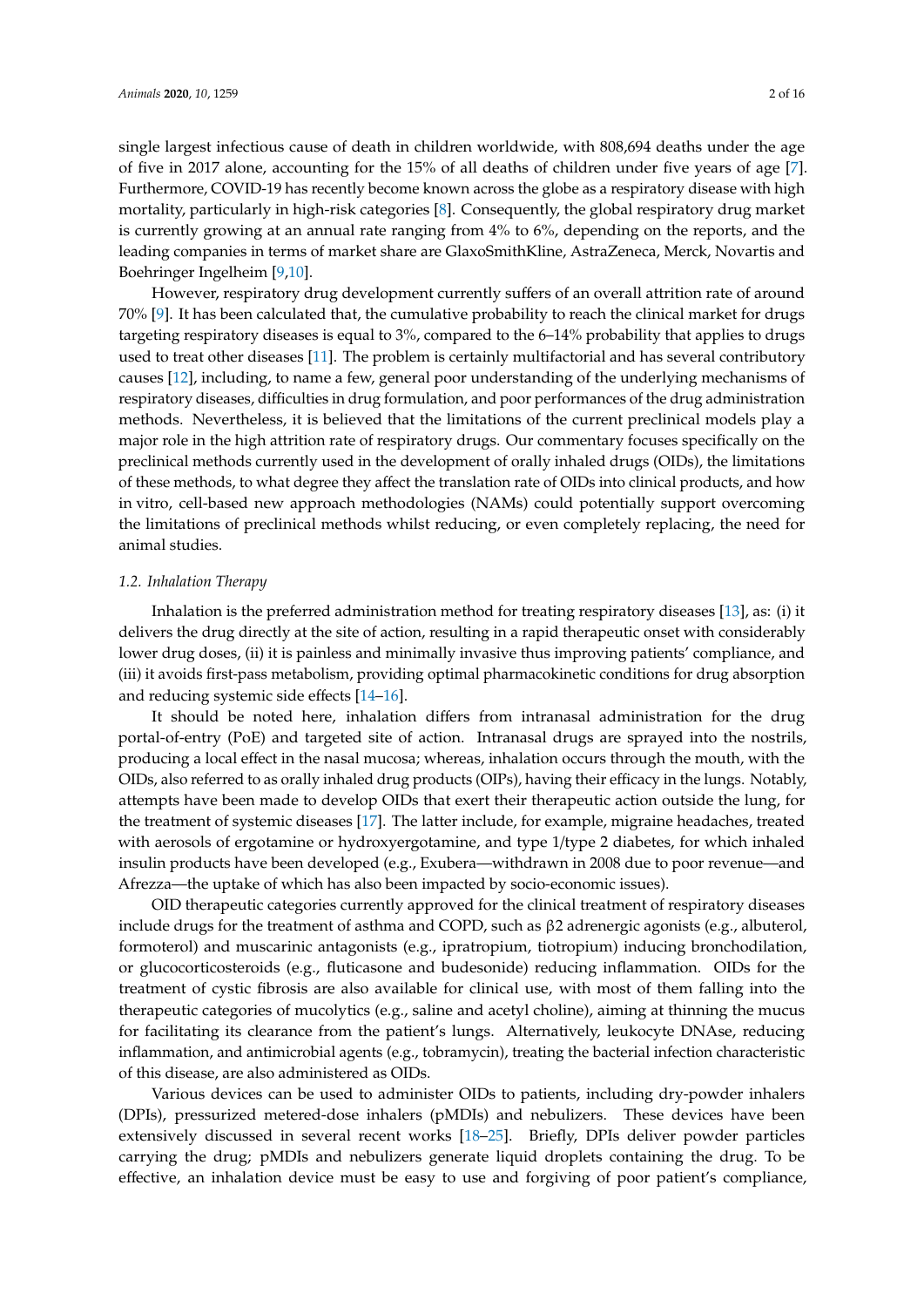EMEA/CHMP/QWP/49313/2005; CPMP/EWP/4151/00 and EMEA/CHMP/EWP/48501/2008 Appendix 1). Animal models are not used in the characterization of the efficiency and reproducibility of inhalation delivery devices. This is due to the fact that, DPIs and pMDIs are breath-actuated and therefore not compatible with animal exposure; whereas for nebulizers modifications are needed in line with the animal model adopted. Thus, our manuscript, which focuses on the potential reduction and replacement of animals studies in OID development, does not discuss the impact of inhalers' performance on the effectiveness of inhalation therapies [\[34\]](#page-9-6), a current challenge discussed in detail elsewhere [\[35–](#page-9-7)[44\]](#page-10-0).

Despite the major advantages over i.v. administration of drugs, inhalation therapy encounters several obstacles in achieving an effective therapeutic dose for the successful treatment of respiratory and/or systemic diseases. Below, we describe the journey of an OID once administered and the human-specific features that, in the authors' opinion, strongly impact on the current low translation rate of OIDs, as these are poorly replicated in the current preclinical models.

The Journey of an OID in Patient and Human-Specific Features Impacting on OIDs' Poor Translation Rate

When an OID is administered to a patient, its liquid or powder aerosol enters the human respiratory system via the oropharynx. OID deposition in the oropharynx is invariably wasteful, reducing the OID dose reaching the lungs. This indeed constitutes the first feature to keep into account for developing an effective inhalation therapy [\[45\]](#page-10-1). Rodent models cannot reproduce this feature, as they are obliged nose-breathers. However, other animal models (e.g., dogs) can be used to overcome the limitations posed by rodents. Also, OID deposition in the oropharynx must be minimized in clinics to avoid severe side-effects in the patients. Side-effects can be due to both local and systemic toxicity, as OIDs accumulating in the mouth and throat enter the body through swallowing.

Achieving an optimal OID deposition pattern in the patients' lung is the second feature to keep into account for an effective inhalation therapy [\[46\]](#page-10-2). To reach its site of action and/or absorption, the OID needs to pass through the so-called extrathoracic (or ET) region of the larynx, enter the tracheobronchial region and reach the small and/or peripheral (alveoli) airways. Drug absorption and translocation into the blood flow can in fact occur from all parts of the lung, but it occurs more readily in the alveoli [\[47\]](#page-10-3), where there is a large surface area and a relatively thin layer of epithelial and endothelial cells separating the inhaled drug from the blood flow. The OID journey within the complex, branched structure of the human lung is influenced by two main parameters of the particles/droplets carrying the drug [\[48\]](#page-10-4): (i) velocity [\[49\]](#page-10-5); and (ii) aerodynamic size distribution (the so-called APSD) [\[13\]](#page-8-12). Both parameters strongly impact on the drug deposition pattern and, subsequently, on the effectiveness of the inhalation therapy. Velocity is defined by the delivery system employed in the OID administration. Generally, high velocity results in increased deposition in the oropharynx and tracheobronchial regions; whereas, low velocity generates a peripheral deposition pattern [\[13\]](#page-8-12). It goes without saying that OIDs cannot reach those part of the respiratory tract where velocity is null, i.e., those parts of the lung that are not ventilated. This is particularly relevant to consider when developing OIDs against respiratory diseases [\[50\]](#page-10-6), which are characterized by the partial or full obstruction of the respiratory tract (e.g., asthma, COPD, cystic fibrosis and lung cancer). Combination of drugs where bronchodilators or mucolytics are used in a synergistic manner with other drug therapies, can be used to modulate OID velocity and increase the efficacy of the inhalation therapy. In parallel, the deposition mechanism of the aerosol particle/droplets in the bronchial tree changes depending on their APSD [\[13\]](#page-8-12). Droplets/particles with large aerodynamic size deposit by impaction or interception mechanisms in the oropharynx or just beyond the trachea bifurcation. The smaller droplets/particles deposit in the smaller airways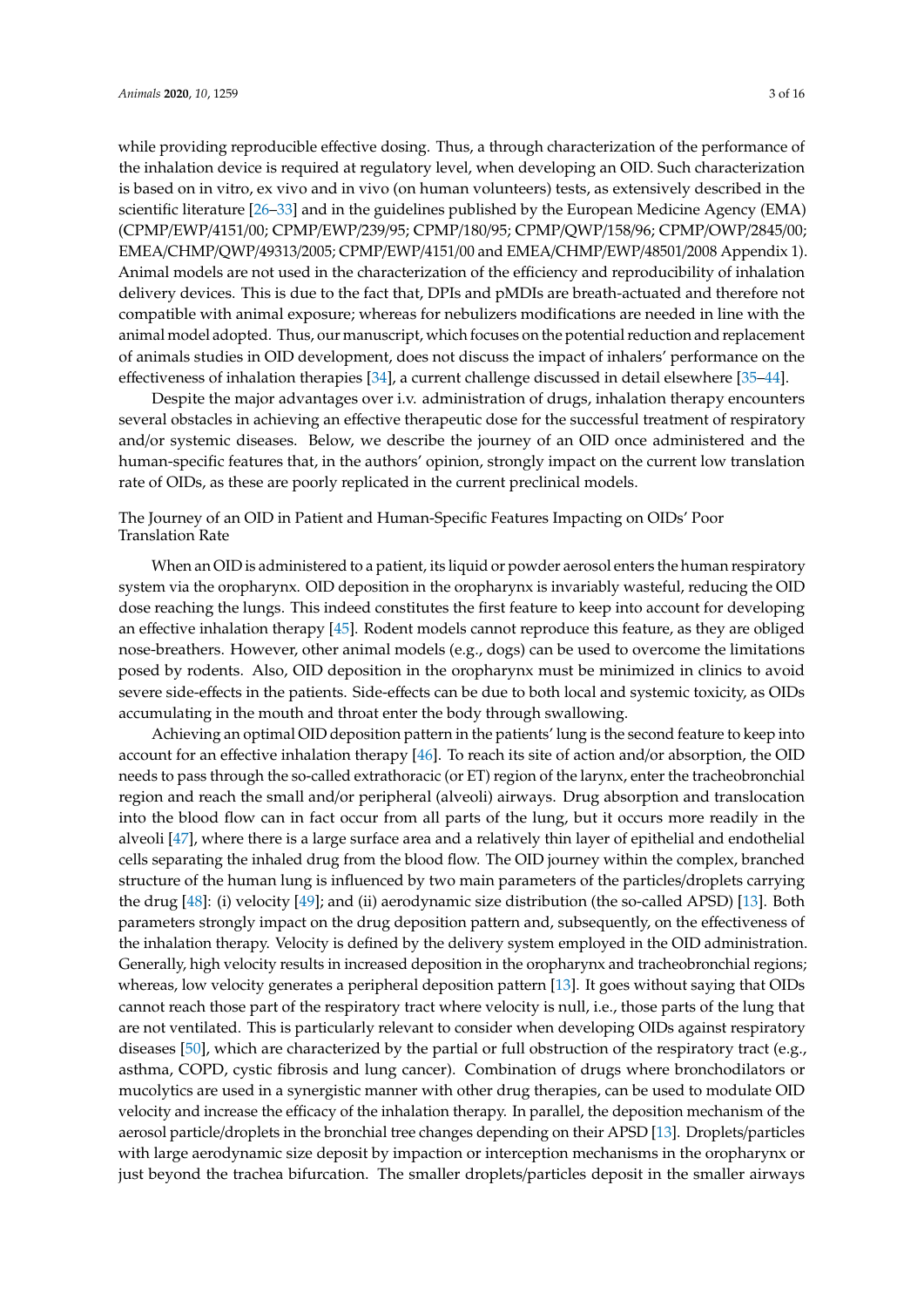by sedimentation, subject to gravity. Among those, the droplets/particles with aerodynamic size below 3  $\mu$ m further move to the alveoli by diffusion or Brownian motion. It should be noted here, droplets/particles deposition follows Stokes' law [\[45\]](#page-10-1). The consequence is that, since most of the droplets/particles are near spherical, their aerodynamic size can be small despite being geometrically large. This happens when particles/droplets have low density, which is determined by the composition of the OID formulation. OID deposition pattern is currently evaluated in in vitro, cell-free experiments, achieving good predictive value [\[51\]](#page-10-7).

Once the OID deposits on the airways, removal mechanisms, such as mucociliary clearance in the conducting airways and macrophage clearance in the alveolar space, can be responsible for the drug elimination and/or degradation [\[52\]](#page-10-8), thus hindering the local efficacy and/or the systemic absorption of the OID. Mucociliary clearance is the upward movement of mucus driven by beating cilia towards the pharynx, where mucus is subsequently swallowed and pass into the gastrointestinal tract [\[53\]](#page-10-9). In macrophage clearance, the OID is phagocytosed by alveolar macrophages and cleared by transport to the lung-draining lymph nodes [\[54](#page-10-10)[,55\]](#page-10-11). Compared with mucociliary clearance, macrophage clearance is far slower [\[56\]](#page-10-12) and, therefore, its action is typically assumed to be negligible for OIDs, unless the drug is known to be degraded by alveolar macrophages [\[57\]](#page-11-0). Absorptive drug clearance is yet another clearance mechanism by which an OID is cleared from the lung through the blood circulation, a mechanism that is heavily dependent on perfusion. Perfusion levels, however, vary between the different lung regions. In the alveoli, perfusion levels are the highest and drugs have a very short half-life; by contrast, in the tracheobronchial region, the perfusion rate is lower, thus offering a longer drug bioavailability [\[58\]](#page-11-1). Removal mechanisms constitute the third feature to keep into account for developing an effective inhalation therapy. As described in detail in Section [2.1.1,](#page-4-0) this feature is species-specific [\[59\]](#page-11-2) and, therefore, human-specific removal mechanisms are not replicated by animal models. Notably, human-specific removal mechanisms can be reproduced by in vitro, cell-based NAMs [\[60–](#page-11-3)[63\]](#page-11-4), as discussed in detail in Section [2.2.](#page-5-0)

To exert local or systemic efficacy, OID dissolution and absorption are indeed necessary [\[64\]](#page-11-5). The thickness and constitution of the pulmonary lining fluid, which can be modified by lung diseased states [\[65\]](#page-11-6), influence OID dissolution and, subsequently, absorption [\[66\]](#page-11-7), constituting the fourth feature to keep into account for developing an effective inhalation therapy. While the mucus layer (produced by goblet cells in the bronchial region) acts as a physical barrier, surfactants produced by alveolar cells in the peripheral airways reduce surface tension and facilitate drug dissolution [\[13\]](#page-8-12). Noteworthy, OID dissolution rates strongly depend on disease-specific airway characteristics (e.g., COPD is characterized by a thick mucus, hindering OID efficacy), which are not replicated by conventional preclinical models. Noteworthy, in vitro, cell-based NAMs have the potential to reproduce the disease-specific composition of pulmonary lining fluid [\[67\]](#page-11-8).

Finally, the multicellular composition of the lung is the fifth feature to keep into account for developing an effective inhalation therapy, by playing an important role in defining OID delivery efficiency. For example, mast cells have protective functions against inhaled drugs; dendritic cells, together with macrophages, are the first line of defense of the lung immune system, sampling for and removing constantly any exogenous material such as drugs. Clara cells are involved in OID metabolism. Interestingly, the human lung has relatively low metabolic activity as compared to the gastro-intestinal tract or the liver [\[68,](#page-11-9)[69\]](#page-11-10). This constitutes a distinct advantage for inhalation therapy over oral drug administration. However, protease activity is generally increased in lung diseases as a result of chronic inflammation (e.g., enhanced activity of cytochrome p450 in patients affected by lung cancer [\[70,](#page-11-11)[71\]](#page-11-12) or COPD [\[72\]](#page-11-13)); this can indeed reduce the biopersistence and bioavailability of some OIDs (e.g., insulin [\[73\]](#page-11-14)). Protection against metabolic activity has been achieved in inhalation therapy by drug encapsulation into carriers (e.g., liposomes [\[74–](#page-11-15)[78\]](#page-12-0)). Animal models and humans differ in the metabolism and distribution/types of cell populations lining the airways. For example, it has been shown that the average number of cells per alveolus for rats versus humans is: 21 vs. 1,481 for endothelial cells, 13 vs. 106 for interstitial cells, 6 vs. 67 for epithelial type II cells, 4 vs. 40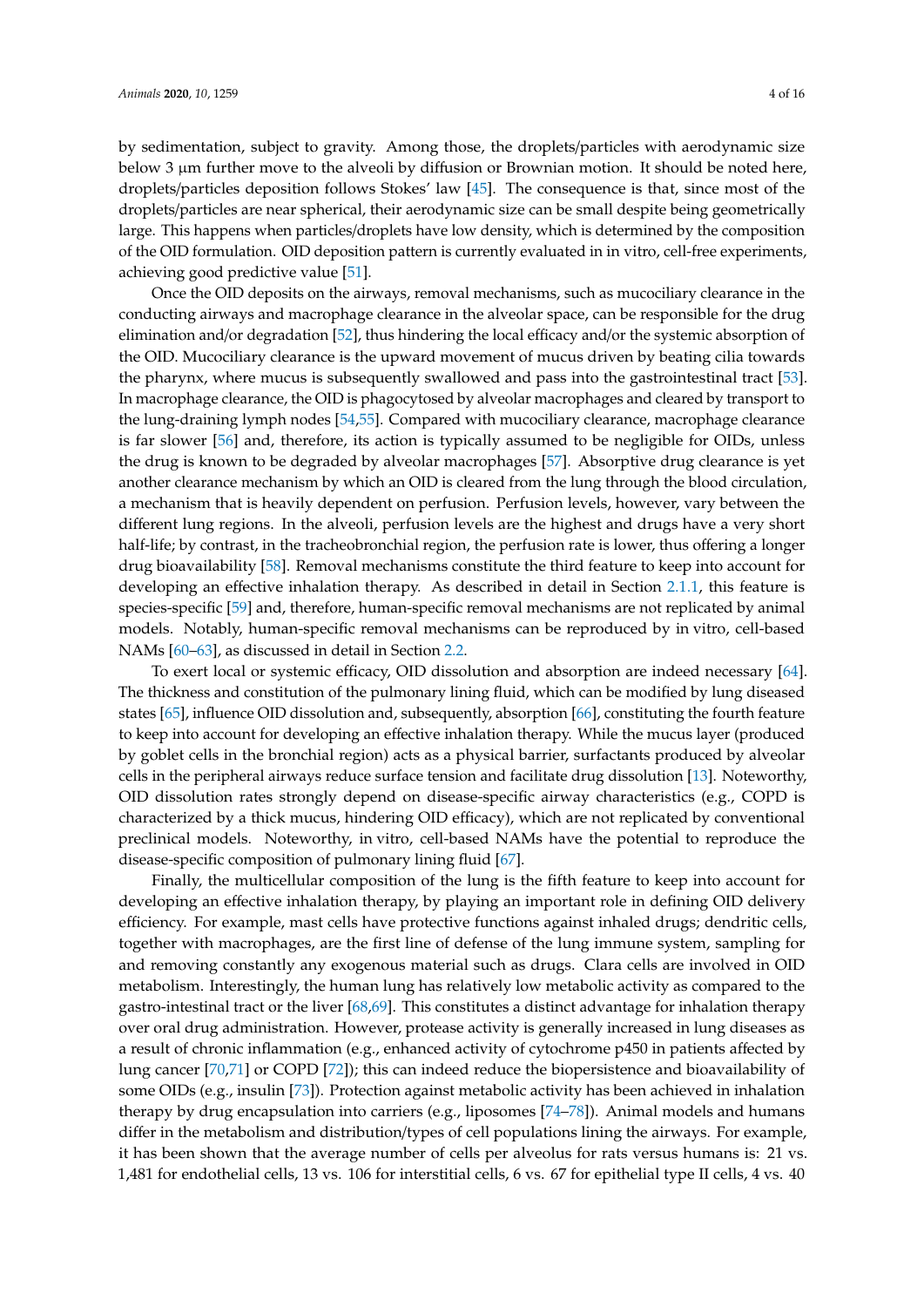for epithelial type I cells, and 1.4 vs. 12 for alveolar macrophages [\[79\]](#page-12-1). This has important clinical implications during the OID development. Notably, the human-specific composition and metabolism of the lung can indeed be replicated more closely by adopting in vitro, cell-based NAMs, as described in the following sections.

Based on the multiple mechanisms and processes described above, it is evident that OID development is not an easy task. Overall, a sound understanding of the features involved in the OID journey is necessary to use the most predictive preclinical models to overcome the complex, intrinsic challenges associated with inhalation therapy. Interestingly, such challenges have certainly not hindered the interest of the pharmaceutical industry in inhalation therapy. Based on a search carried out by the authors in July 2020, 2542 inhalation clinical trials for new, combination, and existing products, encompassing 666 drug interventions, 1111 different conditions and 115 rare diseases, have been logged on ClinicalTrials.gov in the last four years (search terms: interventional studies; inhalation; start date from 01/01/2016 to 31/12/2020). To put this into context, a total of 97,744 interventional studies, comprising 2867 drug interventions, have been registered on ClinicalTrials.gov in the same time period. Consequently, inhalation clinical trials make for the 2.6% of the total number of interventional studies registered in the time period under consideration (2016–2020), and 23.2% of the total drug interventions examined. It is important to observe that more than half of these inhalation studies are for systemic conditions, thus demonstrating an interest that expands beyond the domain of respiratory diseases.

#### **2. Discussion**

#### *2.1. Assessing Therapeutic E*ffi*cacy and Safety of OIDs—Current Preclinical Testing Strategy*

Preclinical studies of new OID candidates generally start from compound profiling in high-throughput in vitro studies [\[80\]](#page-12-2). Compounds with promising efficacy results progress to in vivo studies. Three preclinical animal-based studies are currently required by regulatory authorities before approving the request of clinical study for a novel OID. These are: (i) the range finding study, (ii) the repeat dose study, and (iii) the carcinogenicity study. Other specialized studies can be necessary, such as safety pharmacology studies, reproductive studies, and neonatal/juvenile studies for pediatric OIDs. Animal-based inhalation studies are carried out mainly in rats, mice or rabbits by exposure in restraint tubes [\[81\]](#page-12-3). Dogs and primates can also be used for testing OIDs in more realistic settings, via facemasks or helmets [\[82\]](#page-12-4).

#### <span id="page-4-0"></span>2.1.1. Limitations of Current Preclinical Inhalation Testing Strategy in Assessing Therapeutic Efficacy

Although high-throughput cell-based assays can provide insightful information at the early stages of preclinical development, the cell models used fall short in recapitulating the complex interactions between different cell types and tissues/organs occurring in human. Conventional in vitro models are in fact formed by one cell type grown as a flat, two-dimensional culture; thus, they are a simplistic representation of the human lung tissue [\[83\]](#page-12-5). Furthermore, many in vitro assays use transformed cell lines that exhibit gene and protein expression that strongly differ from their primary counterpart [\[83\]](#page-12-5).

On the other hand, various uncertainties characterize the animal-based preclinical studies currently required for regulatory purposes. The first level of uncertainty is associated with the type of devices used to administer the OID to the animal. While clinical nebulizers can be used in the preclinical environment (upon small modifications), DPIs and pMDIs cannot be employed to expose animal models at the preclinical screening level, as these devices are breath actuated. To overcome this issue, specialized equipment is used to expose the animal to an aerosol in a restrained environment. Aerosol of powders is achieved via, for example, rotating brush generators or Wright dust feed. An algorithm-based extrapolation [\[84\]](#page-12-6) is then applied to define dose ranges to be used in clinical trials. The delivered dose is calculated as the amount of OID per unit of body weight that is presented to the animal. Due to the two parameters (velocity and aerodynamic size distribution) affecting OID deposition patterns in the lungs, as discussed in the section above, and to the species of the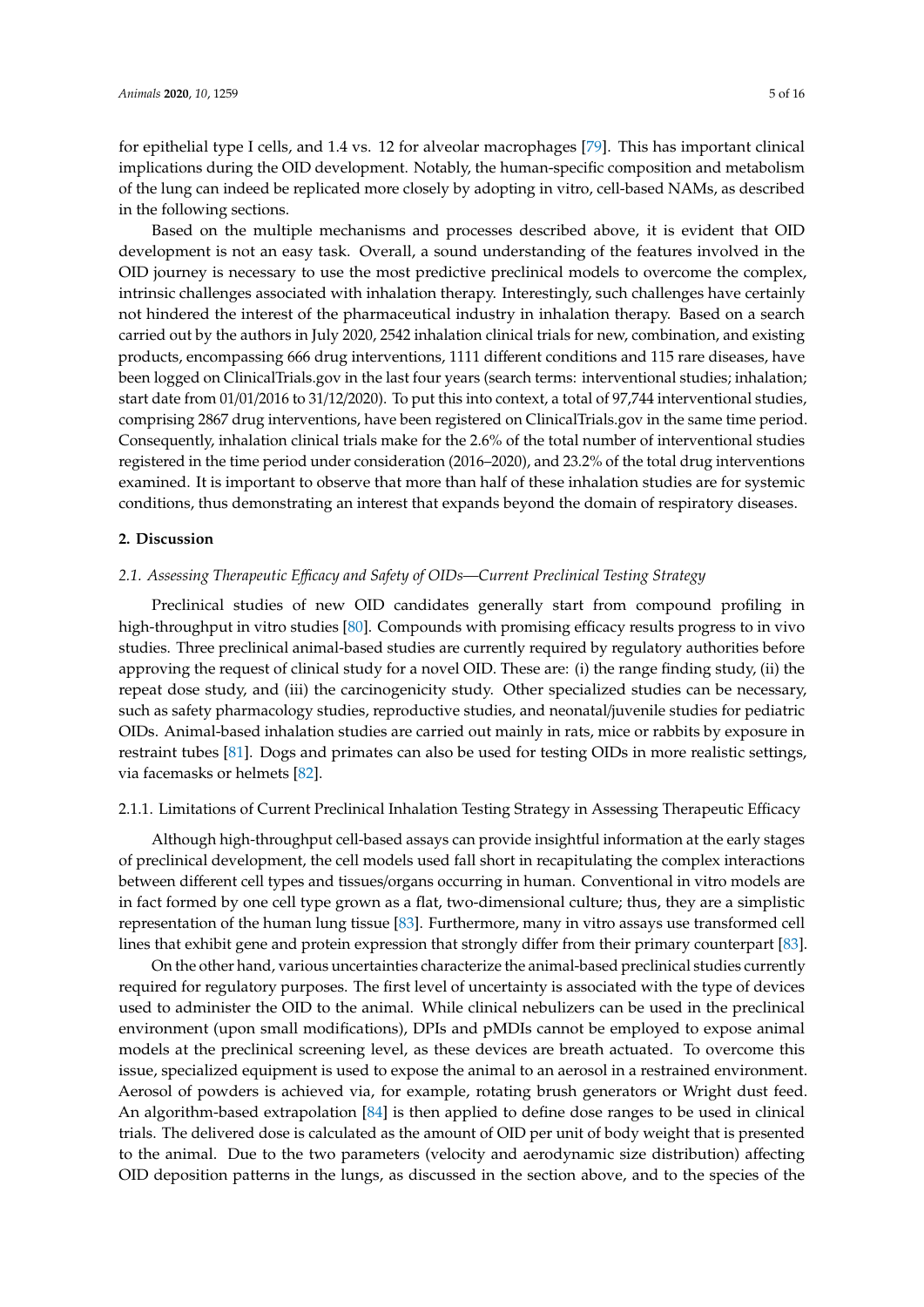animal model used, the deposited dose is only a fraction of the delivered dose. The FDA assumes 100% deposition in humans, 10% in rats and 25% in dogs or non-human primates, irrespective of any information that has been produced by the submitting company [\[85\]](#page-12-7). This indeed generates uncertainties when calculating clinical overages.

The second level of uncertainty in in vivo studies is posed by the animal model itself [\[86\]](#page-12-8). For example, rodents are obligate nose breathers; this strongly influences how inhaled compounds deposit in the respiratory tract. This and other interspecies differences have been extensively discussed by the authors in a recent perspective [\[59\]](#page-11-2). Preclinical studies during OID development requires a clear understanding of such interspecies differences and their impact on the screening outcomes in terms of OID efficacy, toxicity and recovery from adverse effects.

Although not required at regulatory level, disease animal models are also used in preclinical research, particularly in the oncological field, as proof of concept for demonstrating OID efficacy. The authors have performed a literature search on PubMed using the searching terms "(inhaled drug) AND (in vivo) AND (efficacy)". The search results showed that, in the last five years, 116 articles used disease animal models to test the efficacy of OIDs. However, animal use as disease models needs to be viewed cautiously. In animal models, disease features are reproduced by applying exogeneous stimuli (e.g., allergens, irritant gas exposures, cigarette smoke, etc.) [\[87\]](#page-12-9). This modelling process is however incomplete, as the use of single stimuli does not mimic the disease etiology and chronicity observed in patients.

The next section of this commentary focuses on this specific aspect, complementing the authors' previous publication [\[59\]](#page-11-2) and further discussing if and how new approach methodologies (NAMs) could become useful in the attempt to overcome the limitations of current animal models and increase OID translation rate. For completeness, it should be mentioned here that the abbreviation "NAMs" is often used in toxicology to refer broadly to any non-animal technology, methodology, approach, or combination thereof that can be used to provide information on chemical hazard and risk assessment. Examples of NAMs include non-mammalian model systems, (e.g., *Caenorhabditis elegans* [\[88](#page-12-10)[–90\]](#page-12-11), *Drosophila melanogaster* [\[91–](#page-12-12)[93\]](#page-12-13), zebrafish [\[94–](#page-12-14)[96\]](#page-12-15) and *Dictyostelium* [\[97\]](#page-12-16)) and computational (in silico) approaches [\[98\]](#page-13-0), which indeed offer opportunities for mimicking human respiratory diseases in a predictive manner. However, the scope of the NAMs considered in our commentary includes only in vitro, non-animal cell models for the testing of OIDs.

#### <span id="page-5-0"></span>*2.2. In Vitro Cell-Based NAMs for OID E*ffi*cacy Testing*

Based on the most recent advances in tissue-engineering technologies, in vitro cell-based NAMs for screening the efficacy of OIDs can be classified in three main categories [\[99\]](#page-13-1): (i) tissue-mimetic lung cultures grown at the Air–Liquid Interface (ALI); (ii) lung organoids; and (iii) lung-on-chip.

#### 2.2.1. ALI Cultures

ALI cultures mimic one of the main properties of the lung epithelium, i.e., the direct contact with the gas phase (air). This provides a tissue-mimetic environment that makes it possible for airway epithelial cells to proliferate and differentiate in vitro into a pseudostratified, ciliated epithelium that produces mucus. Thus, ALI cultures provide an excellent method for testing OID dissolution and absorption, while enabling testing of the drug in its aerosol form. Whitcutt et al., were among the first research groups to report mucociliary differentiation in ALI cultures [\[100\]](#page-13-2). Today, ALI cultures are known to be particularly useful in understanding the mechanisms of respiratory diseases, including the cell-cell and cell-extracellular matrix interactions during airways remodeling [\[101–](#page-13-3)[103\]](#page-13-4). Also, they can replicate some of the key features that need to be kept into account when developing an inhalation therapy, namely (i) the constitution and thickness of the pulmonary lining fluid [\[67\]](#page-11-8) and (ii) mucociliary clearance [\[60–](#page-11-3)[62\]](#page-11-16). For example, ALI cultures have been used to model the effects of smoke exposure on epithelial cells [\[104\]](#page-13-5) and the authors have created a complex, diseased ALI culture model capable of reproducing the chemoresistance mechanisms observed in patients affected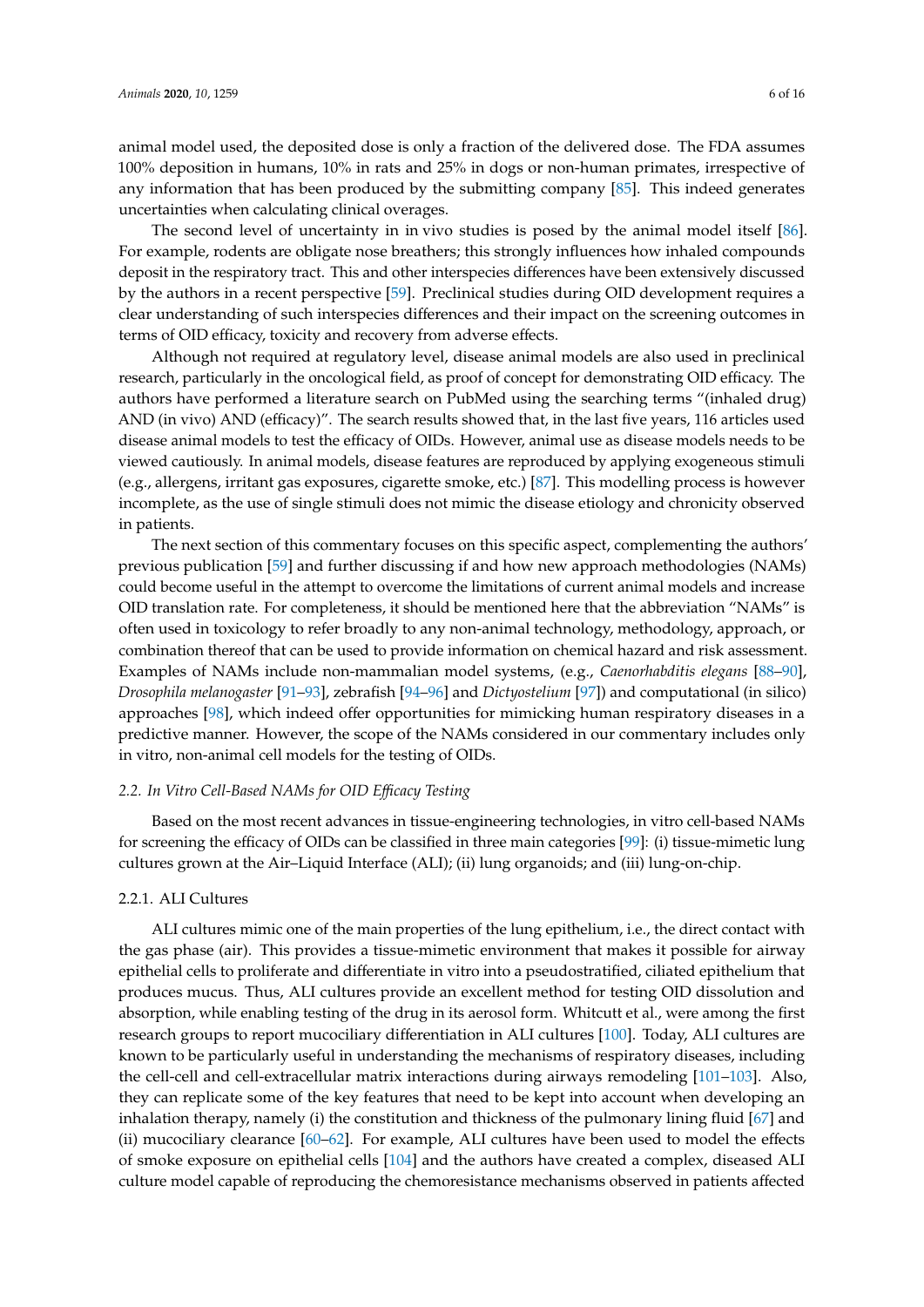by non-small-cell lung cancer [\[105](#page-13-6)[,106\]](#page-13-7). Also, culturing human airway epithelial cells isolated from patients, makes it possible to conduct patient-specific research and drug-screening, for example in cystic fibrosis, asthma and COPD [\[107–](#page-13-8)[110\]](#page-13-9). With the aim of further increasing the predictive value of this in vitro NAM, ALI co-cultures have also been developed. In ALI co-cultures, the lung cell populations are mixed or partially separated, depending on the experimental set-up. In general, the immune cells are cultured in direct contact with the epithelial cells; whereas, fibroblasts and endothelial cells are separated from the epithelial cells by the transwell permeable membrane. Cell separation is due to the relative difference in the culturing conditions of the various cell types and the consequent need to separate them. This constitutes one of the main limitations of ALI models, as separated cells cannot establish physical (cell-to-cell) interactions as per in vivo conditions. This indeed affects the detected responses during OID preclinical testing.

#### 2.2.2. Lung Organoids

The second type of in vitro, cell-based NAMs currently available for OID testing are lung organoids. These are grown from human induced pluripotent stem cells (iPSCs) cultured within a natural or synthetic extracellular matrix to form three-dimensional (3D), hollow cell spheroids of basal, ciliated and secretory cells [\[111\]](#page-13-10). Through differentiation and self-organization of the iPSCs, an in vitro culture with lung tissue-specific morphogenetic and histological properties is formed [\[112\]](#page-13-11). To date, several organoids representative of the various human lung regions [\[39\]](#page-10-13) and assessing a variety of pulmonary diseases [\[39,](#page-10-13)[113,](#page-13-12)[114\]](#page-13-13) have been developed. In the context of OID preclinical testing, lung organoids can be used for modeling respiratory diseases and, therefore, as a platform for screening the efficacy of inhalation therapies [\[115](#page-13-14)[,116\]](#page-14-0). Indeed, technical limitations are inherent with the use of lung organoids. Lungs are in fact subjected to mechanical deformation during breathing cycles, a deformation that is currently hard to model in organoids. Furthermore, there is still a lack of established in vitro lung organoids with a functional representation of the vasculature network. Most importantly, lung organoids lack an important feature for OID testing, i.e., the direct contact of epithelial cells with the air. As mentioned above, lung organoids are spherical cultures. They present an interiorized lumen, with epithelial cells facing inwards rather than outwards; this makes drug administration extremely difficult and reduces the application of organoids in the screening of OID absorption.

#### 2.2.3. Lung-on-Chip

Microfluidic technologies allow to add further complexity and functionality to the in vitro ALI models described above. The so-called "lung-on-chip" is a microfluidic-based in vitro system in which lung epithelial cells are grown on one side of a membrane, and stromal cells on the other surface. Liquid and air are circulated through the system to mimic air and blood flow in the lung. The applications of lung-on-chip range from basic research to drug discovery [\[117\]](#page-14-1), where the OID can be introduced in the air flow as per in vivo conditions. Probably the most famous example of this in vitro, cell-based NAM is the breathing lung-on-chip developed by Huh and co-workers at the Wyss Institute of Harvard University (USA), capable of reproducing both the physiological and pathological responses of the human lung, a rudimentary circulatory system and the mechanical stress associated with breathing [\[118–](#page-14-2)[120\]](#page-14-3). The immediate application of lung-on-chip has been for toxicity testing [\[121](#page-14-4)[,122\]](#page-14-5); more recently, this model has been exploited for improving understanding of the complex lung disease processes and their responses to therapeutics [\[123–](#page-14-6)[125\]](#page-14-7), with applications extending even to the most recent need of a fast drug discovery for COVID-19 treatment [\[126\]](#page-14-8). Lung-on-chip systems allow, in fact, the in vitro creation of highly tissue-mimetic lung disease models [\[127,](#page-14-9)[128\]](#page-14-10), thus allowing, for example, to model the human response and the effects of existing and novel therapeutics when the lung is infected by the influenza virus or by viral pseudoparticles expressing spike protein of SARS-CoV-2, the virus responsible for COVID-19 development [\[126\]](#page-14-8).

The clear advantage of lung-on-chip systems over ALI cultures or lung organoids is the possibility of mimicking the pulmonary mechanical stretch during in- and exhalation, while replicating the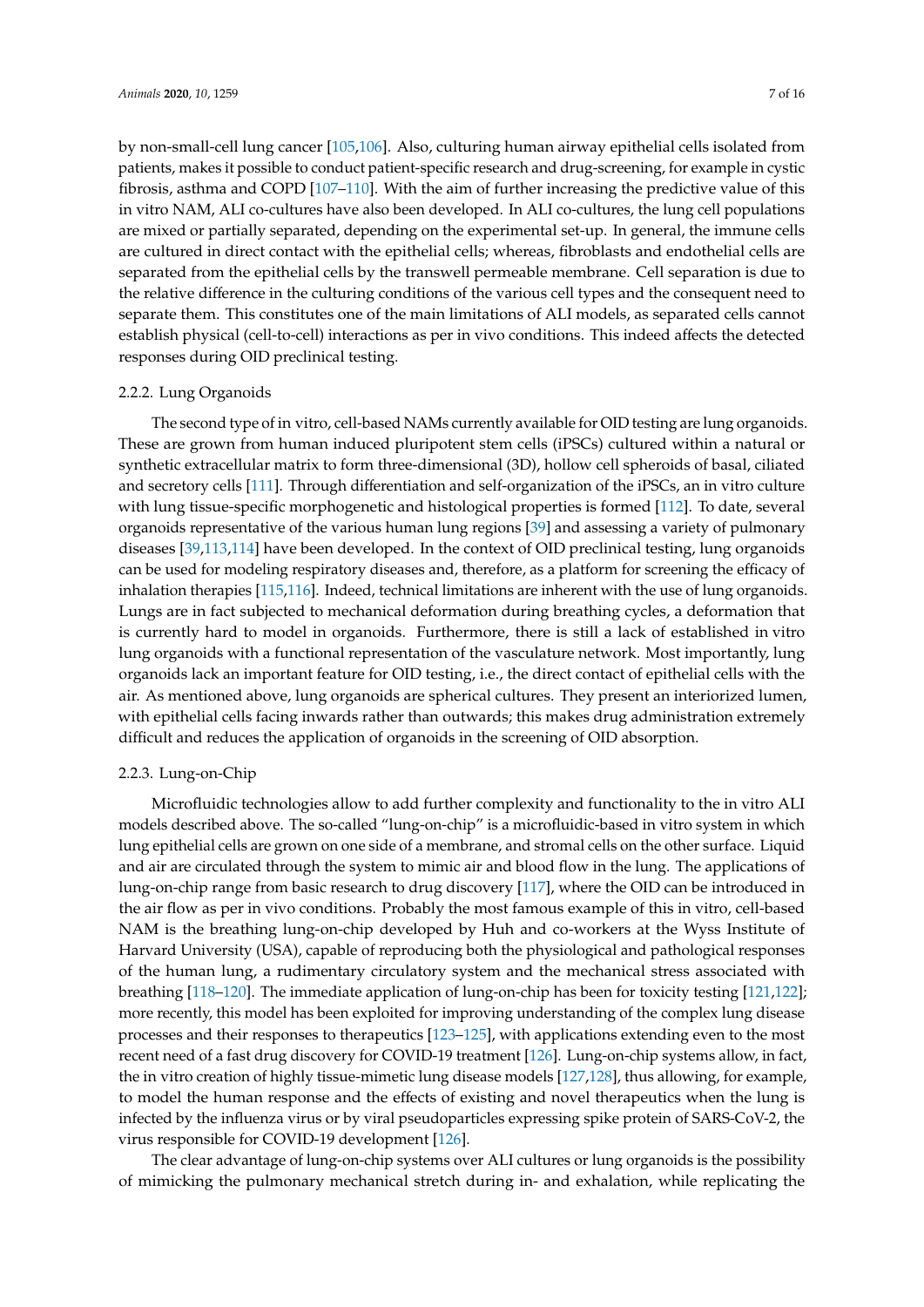air-blood barrier for studying OID absorption. Furthermore, lung-on-chip models allow evaluating the impact of the mucociliary clearance mechanism overcoming the lack of directionality in cilia beating function characteristic of fully-differentiated in vitro ALI models [\[63\]](#page-11-4). Nevertheless, the lung-on-chip models share some of the limitations of ALI cultures, i.e., the impairment of physical crosstalk among different cell types. In fact, even in the most recent and advanced developments in "tumor-on-a-chip" cell culture technology, successfully used to create in vitro human orthotopic models of non-small-cell lung cancer [\[129\]](#page-14-11), the lung cancer cells (cultured under ALI conditions) are physically separated from the lung endothelial cells by a porous, permeable membrane [\[130\]](#page-14-12).

#### 2.2.4. In Vitro Cell-Based NAMs with Future Potential Application in OID Development and Testing

It is noteworthy to mention that, in the respiratory disease field, two additional categories of in vitro, cell-based NAMs exists, although these have not been used for OID testing to date. The first category is constituted by explant or ex vivo cultures, namely isolated perfused lungs and precision cut lung slices. These are better representations of the in vivo situation than any of the previous three NAM types mentioned above. The use of ex vivo cultures in OID testing is however hindered by the hurdles associated with their manipulation, and by donor-specific differences that make the OID screening outcomes often not significant or difficult to interpret [\[131\]](#page-14-13). The second category includes the engineered, reconstructed lung organs [\[132\]](#page-14-14). These are formed from several cell types co-cultured within scaffolds that aim at replicating the composition and architecture of the human lung acellular stroma [\[133\]](#page-14-15). Mechanical or biochemical stimuli can be added to tailor the properties of the scaffold and increase the similarity to the lung stroma in vivo. The first engineered lung organ was built from a decellularized lung matrix used as scaffold [\[134\]](#page-14-16). More recently, 3D bioprinting techniques have been used to produce the lung organs in vitro. For 3D bioprinting, cells are combined with bioactive hydrogels composed of synthetic (e.g., polyethylene glycol, pluronic) or natural (collagen, chitosan, fibrin, gelatin, Matrigel, alginate) polymers [\[135\]](#page-14-17). The use of reconstructed lung organs in OID preclinical screening is currently hampered by the low throughput of these methods.

#### **3. Conclusions**

To summarize, in this commentary we have presented an overview of the in vitro, cell-based NAM systems that, to date, have been successfully employed to fill the technological gap that is believed to hindering the effective OID translation from the lab bench to the clinic. In the past, OID failure at clinical trial stage was mainly due to poor pharmacokinetics and bioavailability. Today, these are rarely a cause of failure, as the pharmaceutical industry greatly invested in the development and application of much more accurate prediction and modelling approaches. Lack of efficacy is now the most common cause of OID attrition [\[11\]](#page-8-10); this appears to be associated to the fact that preclinical animal models are poorly representative of human respiratory diseases [\[136\]](#page-15-0). Improved in vitro non-animal methods could provide a more human-relevant predictive value so that compounds would fail earlier in their course of development [\[137\]](#page-15-1). Furthermore, we have provided a brief overview of those in vitro, cell-based NAMs that, in the future, we believe they could be adapted towards OID testing.

Although in vitro, cell-based NAMs still have limitations, the advantages associated with their use is evident and future efforts should aim at validating these systems for regulatory acceptance [\[59\]](#page-11-2). In the development of OIDs, we should therefore invest in moving away from animal studies. In the last decades, significant funding and precious time have been spent on developing animal models, despite the known species differences that make the results obtained from such models often unreliable when translated to humans. As Dr. Francois Busquet and colleagues from the Center for Alternatives to Animal Testing-Europe state for COVID-19, human-relevant approaches offer crucial advantages of speed and "much more robust and exacting data than any animal experiment could deliver" [\[138\]](#page-15-2). In this instance, we believe it is important to highlight that Directive 2010/63/EU on the protection of animals used for scientific purposes aims non only at reducing but at the "full replacement of procedures on live animals for scientific and educational purposes, as soon as it is scientifically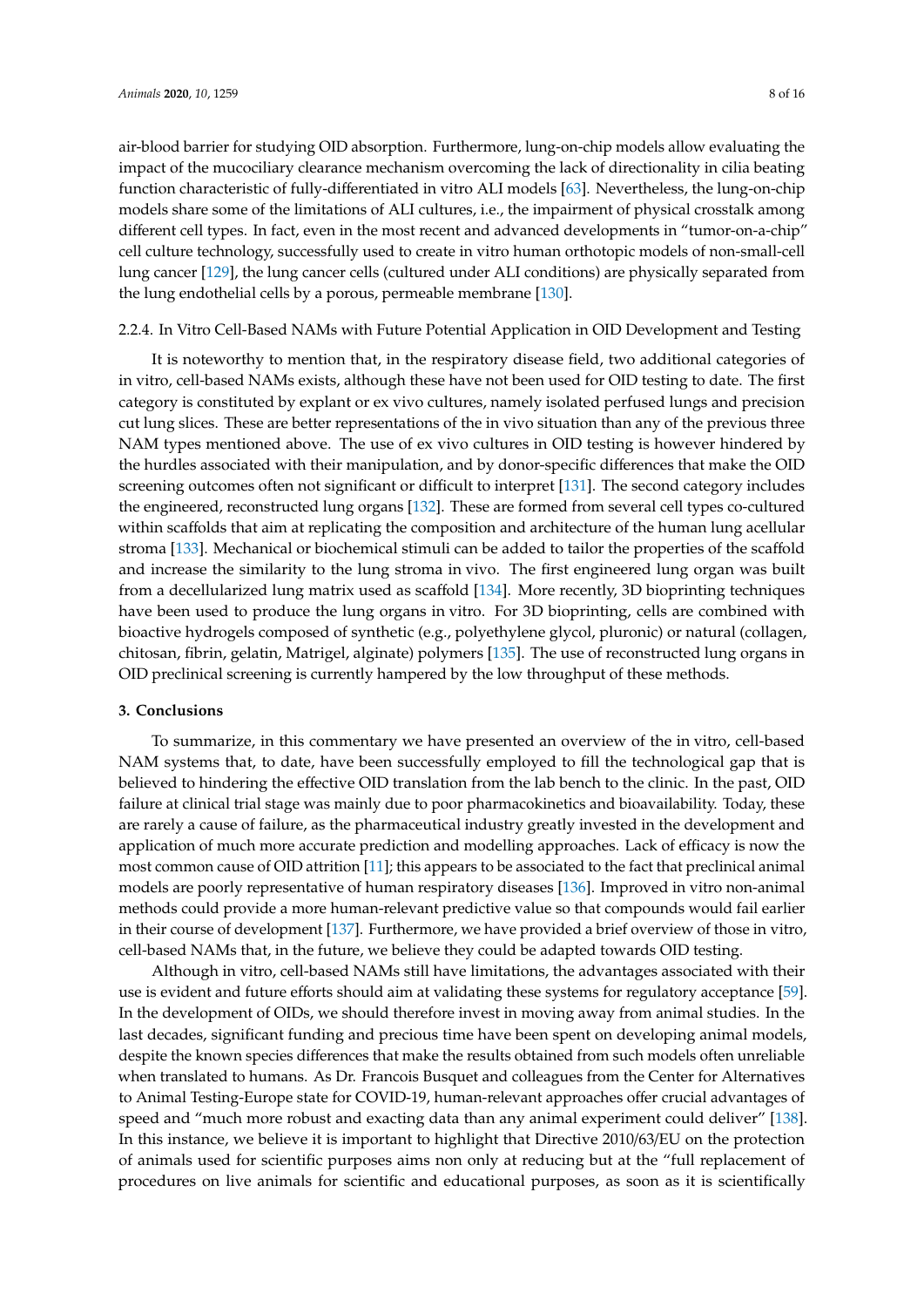EU member state to present a roadmap for phasing out animal testing in the safety research on chemical substances, food ingredients, pesticides and medicines (including veterinary medicines) [\[140\]](#page-15-4). The recent advances in tissue engineering, microfluidic and organ-on-chip technologies are providing researchers with tools for the development of human-relevant, in vitro NAMs. Thus, it is essential now that the respiratory disease research community embraces these tools, bringing them forward towards regulatory validation.

**Author Contributions:** Conceptualization, D.M.; writing—original draft preparation, D.M.; writing—review and editing, A.P.-M.; funding acquisition, D.M. and A.P.-M. All authors have read and agreed to the published version of the manuscript.

**Funding:** This study has been funded, in parts, by the Center for Alternatives to Animal Testing Award to D.M. (CAAT Project #2018-17). Also, the research leading to these results has received funding from the European Union's HORIZON 2020 Framework Programme under Grant Agreements No. 761104.

**Acknowledgments:** The authors thank Moreno Carrer for the technical assistance.

**Conflicts of Interest:** The authors declare no conflict of interest. The funders had no role in the design of the study; in the collection, analyses, or interpretation of data; in the writing of the manuscript, or in the decision to publish the results.

#### **References**

- <span id="page-8-0"></span>1. WHO. Asthma. Available online: https://[www.who.int](https://www.who.int/news-room/q-a-detail/asthma)/news-room/q-a-detail/asthma (accessed on 23 March 2020).
- <span id="page-8-1"></span>2. WHO. Chronic Obstructive Pulmonary Disease (COPD). Available online: https://[www.who.int](https://www.who.int/news-room/fact-sheets/detail/chronic-obstructive-pulmonary-disease-)/news-room/ fact-sheets/detail/[chronic-obstructive-pulmonary-disease-](https://www.who.int/news-room/fact-sheets/detail/chronic-obstructive-pulmonary-disease-) (accessed on 23 March 2020).
- <span id="page-8-2"></span>3. CFF. Available online: https://www.cff.org/What-is-CF/[About-Cystic-Fibrosis](https://www.cff.org/What-is-CF/About-Cystic-Fibrosis/)/ (accessed on 23 March 2020).
- <span id="page-8-3"></span>4. Hutchinson, J.; Fogarty, A.; Hubbard, R.; McKeever, T. Global incidence and mortality of idiopathic pulmonary fibrosis: A systematic review. *Eur. Respir. J.* **2015**, *46*, 795–806. [\[CrossRef\]](http://dx.doi.org/10.1183/09031936.00185114) [\[PubMed\]](http://www.ncbi.nlm.nih.gov/pubmed/25976683)
- <span id="page-8-4"></span>5. WHO. Tuberculosis. Available online: https://[www.who.int](https://www.who.int/news-room/fact-sheets/detail/tuberculosis)/news-room/fact-sheets/detail/tuberculosis (accessed on 23 March 2020).
- <span id="page-8-5"></span>6. WHO. World Cancer Report—Cancer Research for Cancer Prevention. Available online: https://[publications.](https://publications.iarc.fr/586) [iarc.fr](https://publications.iarc.fr/586)/586 (accessed on 23 March 2020).
- <span id="page-8-6"></span>7. WHO. Pneumonia. Available online: https://[www.who.int](https://www.who.int/news-room/fact-sheets/detail/pneumonia)/news-room/fact-sheets/detail/pneumonia (accessed on 23 March 2020).
- <span id="page-8-7"></span>8. WHO. Coronavirus Disease (COVID-2019) Situation Reports. Available online: https://[www.who.int](https://www.who.int/emergencies/diseases/novel-coronavirus-2019/situation-reports/)/ emergencies/diseases/[novel-coronavirus-2019](https://www.who.int/emergencies/diseases/novel-coronavirus-2019/situation-reports/)/situation-reports/ (accessed on 20 July 2020).
- <span id="page-8-8"></span>9. GBI Research. Global Respiratory Drugs Market to 2023—A Changing Therapeutic Landscape as Key Patents Expire and Biologics, Targeted Therapies and CFTR Modulators for Asthma and Cystic Fibrosis Treatment Emerge as Market Growth Drivers. Available online: http://gbiresearch.com/report-store/market-reports/therapy-analysis/[global-respiratory-drugs-market-to-](http://gbiresearch.com/report-store/market-reports/therapy-analysis/global-respiratory-drugs-market-to-2023-a-changing-therapeutic-landscape-as-key-patents-expire-and-biologics-targeted-therapi)[2023-a-changing-therapeutic-landscape-as-key-patents-expire-and-biologics-targeted-therapi](http://gbiresearch.com/report-store/market-reports/therapy-analysis/global-respiratory-drugs-market-to-2023-a-changing-therapeutic-landscape-as-key-patents-expire-and-biologics-targeted-therapi) (accessed on 23 March 2020).
- <span id="page-8-9"></span>10. Technavio. Global Respiratory Drugs Market 2018–2022. Available online: https://[www.technavio.com](https://www.technavio.com/report/global-respiratory-drugs-market-analysis-share?tnplus)/ report/[global-respiratory-drugs-market-analysis-share?tnplus](https://www.technavio.com/report/global-respiratory-drugs-market-analysis-share?tnplus) (accessed on 23 March 2020).
- <span id="page-8-10"></span>11. Barnes, P.J.; Bonini, S.; Seeger, W.; Belvisi, M.G.; Ward, B.; Holmes, A. Barriers to new drug development in respiratory disease. *Eur. Respir. J.* **2015**, *45*, 1197–1207. [\[CrossRef\]](http://dx.doi.org/10.1183/09031936.00007915) [\[PubMed\]](http://www.ncbi.nlm.nih.gov/pubmed/25931481)
- <span id="page-8-11"></span>12. Mestre-Ferrandiz, J.; Sussex, J.; Towse, A. *The R&D Cost of a New Medicine*; Office of Health Economics: London, UK, 2012.
- <span id="page-8-12"></span>13. Borghardt, J.M.; Kloft, C.; Sharma, A. Inhaled Therapy in Respiratory Disease: The Complex Interplay of Pulmonary Kinetic Processes. *Can. Respir. J.* **2018**, *2018*, 2732017. [\[CrossRef\]](http://dx.doi.org/10.1155/2018/2732017) [\[PubMed\]](http://www.ncbi.nlm.nih.gov/pubmed/30018677)
- <span id="page-8-13"></span>14. Secher, T.; Dalonneau, E.; Ferreira, M.; Parent, C.; Azzopardi, N.; Paintaud, G.; Si-Tahar, M.; Heuze-Vourc'h, N. In a murine model of acute lung infection, airway administration of a therapeutic antibody confers greater protection than parenteral administration. *J. Control. Release* **2019**, *303*, 24–33. [\[CrossRef\]](http://dx.doi.org/10.1016/j.jconrel.2019.04.005) [\[PubMed\]](http://www.ncbi.nlm.nih.gov/pubmed/30981816)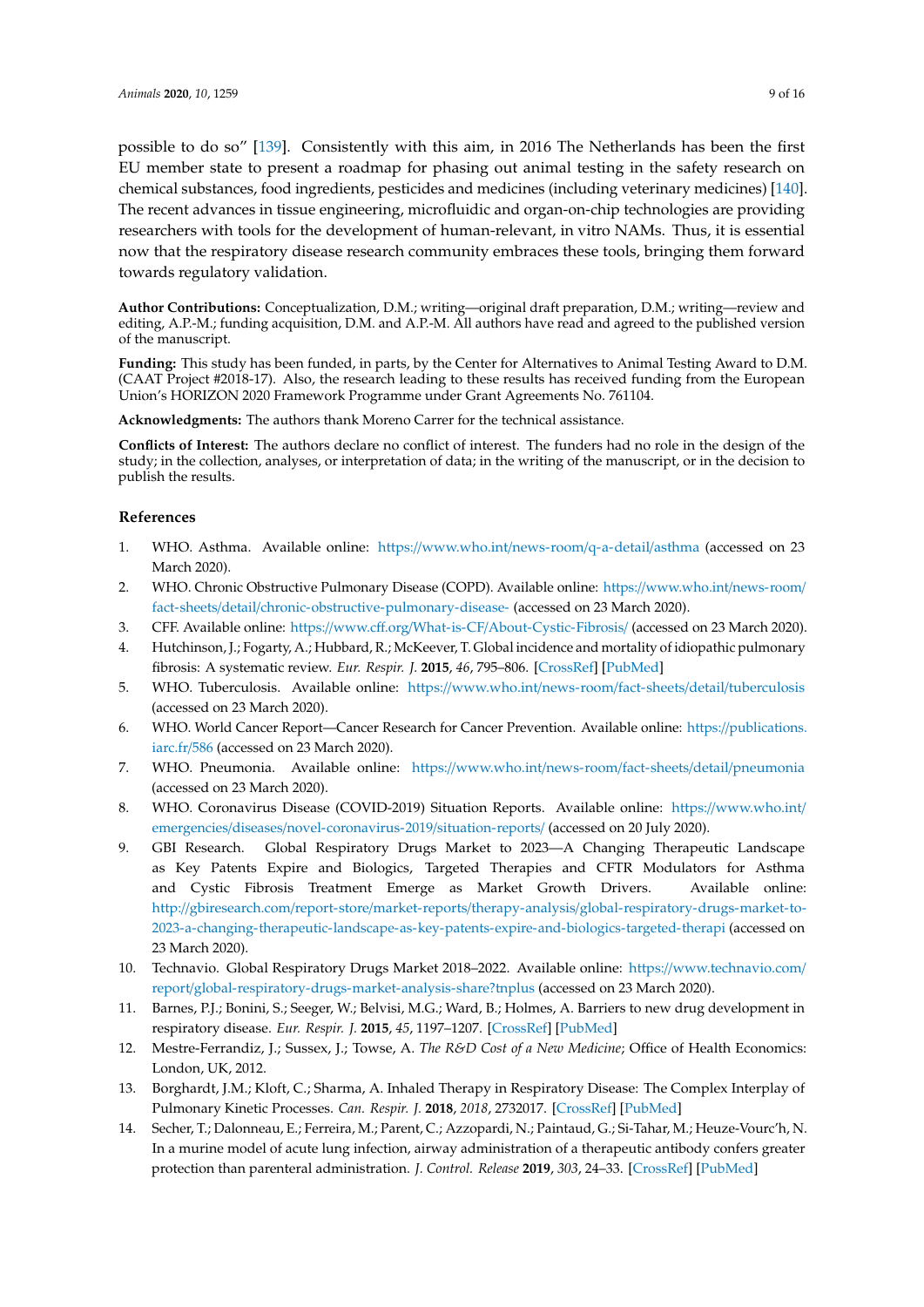- 15. Secher, T.; Mayor, A.; Heuze-Vourc'h, N. Inhalation of Immuno-Therapeutics/-Prophylactics to Fight Respiratory Tract Infections: An Appropriate Drug at the Right Place! *Front. Immunol.* **2019**, *10*, 2760. [\[CrossRef\]](http://dx.doi.org/10.3389/fimmu.2019.02760)
- <span id="page-9-0"></span>16. Labiris, N.R.; Dolovich, M.B. Pulmonary drug delivery. Part I: Physiological factors affecting therapeutic effectiveness of aerosolized medications. *Br. J. Clin. Pharmacol.* **2003**, *56*, 588–599. [\[CrossRef\]](http://dx.doi.org/10.1046/j.1365-2125.2003.01892.x)
- <span id="page-9-1"></span>17. Cipolla, D. Will pulmonary drug delivery for systemic application ever fulfill its rich promise? *Expert Opin. Drug Deliv.* **2016**, *13*, 1337–1340. [\[CrossRef\]](http://dx.doi.org/10.1080/17425247.2016.1218466)
- <span id="page-9-2"></span>18. Chandel, A.; Goyal, A.K.; Ghosh, G.; Rath, G. Recent advances in aerosolised drug delivery. *Biomed. Pharmacother.* **2019**, *112*, 108601. [\[CrossRef\]](http://dx.doi.org/10.1016/j.biopha.2019.108601)
- 19. Lavorini, F.; Buttini, F.; Usmani, O.S. 100 Years of Drug Delivery to the Lungs. *Handb. Exp. Pharmacol.* **2019**, *260*, 143–159. [\[CrossRef\]](http://dx.doi.org/10.1007/164_2019_335)
- 20. Levy, M.L.; Carroll, W.; Izquierdo Alonso, J.L.; Keller, C.; Lavorini, F.; Lehtimaki, L. Understanding Dry Powder Inhalers: Key Technical and Patient Preference Attributes. *Adv. Ther.* **2019**, *36*, 2547–2557. [\[CrossRef\]](http://dx.doi.org/10.1007/s12325-019-01066-6)
- 21. Moon, C.; Smyth, H.D.C.; Watts, A.B.; Williams, R.O., 3rd. Delivery Technologies for Orally Inhaled Products: An Update. *AAPS PharmSciTech* **2019**, *20*, 117. [\[CrossRef\]](http://dx.doi.org/10.1208/s12249-019-1314-2)
- 22. Nelson, H.S. Inhalation devices, delivery systems, and patient technique. *Ann. Allergy Asthma Immunol.* **2016**, *117*, 606–612. [\[CrossRef\]](http://dx.doi.org/10.1016/j.anai.2016.05.006) [\[PubMed\]](http://www.ncbi.nlm.nih.gov/pubmed/27979017)
- 23. Pirozynski, M.; Sosnowski, T.R. Inhalation devices: From basic science to practical use, innovative vs generic products. *Expert Opin. Drug Deliv.* **2016**, *13*, 1559–1571. [\[CrossRef\]](http://dx.doi.org/10.1080/17425247.2016.1198774) [\[PubMed\]](http://www.ncbi.nlm.nih.gov/pubmed/27267298)
- 24. Rogliani, P.; Calzetta, L.; Coppola, A.; Cavalli, F.; Ora, J.; Puxeddu, E.; Matera, M.G.; Cazzola, M. Optimizing drug delivery in COPD: The role of inhaler devices. *Respir. Med.* **2017**, *124*, 6–14. [\[CrossRef\]](http://dx.doi.org/10.1016/j.rmed.2017.01.006) [\[PubMed\]](http://www.ncbi.nlm.nih.gov/pubmed/28284323)
- <span id="page-9-3"></span>25. Sorino, C.; Negri, S.; Spanevello, A.; Visca, D.; Scichilone, N. Inhalation therapy devices for the treatment of obstructive lung diseases: The history of inhalers towards the ideal inhaler. *Eur. J. Intern. Med.* **2020**, *75*, 15–18. [\[CrossRef\]](http://dx.doi.org/10.1016/j.ejim.2020.02.023)
- <span id="page-9-4"></span>26. Byron, P.R. Drug delivery devices: Issues in drug development. *Proc. Am. Thorac. Soc.* **2004**, *1*, 321–328. [\[CrossRef\]](http://dx.doi.org/10.1513/pats.200403-023MS)
- 27. Mitchell, J.P.; Suggett, J.A. Developing ways to evaluate in the laboratory how inhalation devices will be used by patients and care-givers: The need for clinically appropriate testing. *AAPS PharmSciTech* **2014**, *15*, 1275–1291. [\[CrossRef\]](http://dx.doi.org/10.1208/s12249-014-0145-4)
- 28. FDA. Metered Dose Inhaler (MDI) and Dry Powder Inhaler (DPI) Products—Quality Considerations Guidance for Industry. Available online: https://www.fda.gov/[regulatory-information](https://www.fda.gov/regulatory-information/search-fda-guidance-documents/metered-dose-inhaler-mdi-and-dry-powder-inhaler-dpi-drug-products-quality-considerations)/search-fdaguidance-documents/[metered-dose-inhaler-mdi-and-dry-powder-inhaler-dpi-drug-products-quality](https://www.fda.gov/regulatory-information/search-fda-guidance-documents/metered-dose-inhaler-mdi-and-dry-powder-inhaler-dpi-drug-products-quality-considerations)[considerations](https://www.fda.gov/regulatory-information/search-fda-guidance-documents/metered-dose-inhaler-mdi-and-dry-powder-inhaler-dpi-drug-products-quality-considerations) (accessed on 23 March 2020).
- 29. Wylie, J.L.; House, A.; Mauser, P.J.; Sellers, S.; Terebetski, J.; Wang, Z.; Ehrick, J.D. Inhaled formulation and device selection: Bridging the gap between preclinical species and first-in-human studies. *Ther. Deliv.* **2018**, *9*, 387–404. [\[CrossRef\]](http://dx.doi.org/10.4155/tde-2000-0000)
- 30. Forbes, B.; Backman, P.; Christopher, D.; Dolovich, M.; Li, B.V.; Morgan, B. In Vitro Testing for Orally Inhaled Products: Developments in Science-Based Regulatory Approaches. *AAPS J.* **2015**, *17*, 837–852. [\[CrossRef\]](http://dx.doi.org/10.1208/s12248-015-9763-3)
- 31. Labiris, N.R.; Dolovich, M.B. Pulmonary drug delivery. Part II: The role of inhalant delivery devices and drug formulations in therapeutic effectiveness of aerosolized medications. *Br. J. Clin. Pharmacol.* **2003**, *56*, 600–612. [\[CrossRef\]](http://dx.doi.org/10.1046/j.1365-2125.2003.01893.x)
- 32. Nahar, K.; Gupta, N.; Gauvin, R.; Absar, S.; Patel, B.; Gupta, V.; Khademhosseini, A.; Ahsan, F. In vitro, in vivo and ex vivo models for studying particle deposition and drug absorption of inhaled pharmaceuticals. *Eur. J. Pharm. Sci.* **2013**, *49*, 805–818. [\[CrossRef\]](http://dx.doi.org/10.1016/j.ejps.2013.06.004)
- <span id="page-9-5"></span>33. Olsson, B.; Borgstrom, L.; Lundback, H.; Svensson, M. Validation of a general in vitro approach for prediction of total lung deposition in healthy adults for pharmaceutical inhalation products. *J. Aerosol Med. Pulm. Drug Deliv.* **2013**, *26*, 355–369. [\[CrossRef\]](http://dx.doi.org/10.1089/jamp.2012.0986)
- <span id="page-9-6"></span>34. Frohlich, E. Biological Obstacles for Identifying In Vitro-In Vivo Correlations of Orally Inhaled Formulations. *Pharmaceutics* **2019**, *11*, 316. [\[CrossRef\]](http://dx.doi.org/10.3390/pharmaceutics11070316)
- <span id="page-9-7"></span>35. Ari, A. Patient Education and Adherence to Aerosol Therapy. *Respir. Care* **2015**, *60*, 941–957. [\[CrossRef\]](http://dx.doi.org/10.4187/respcare.03854)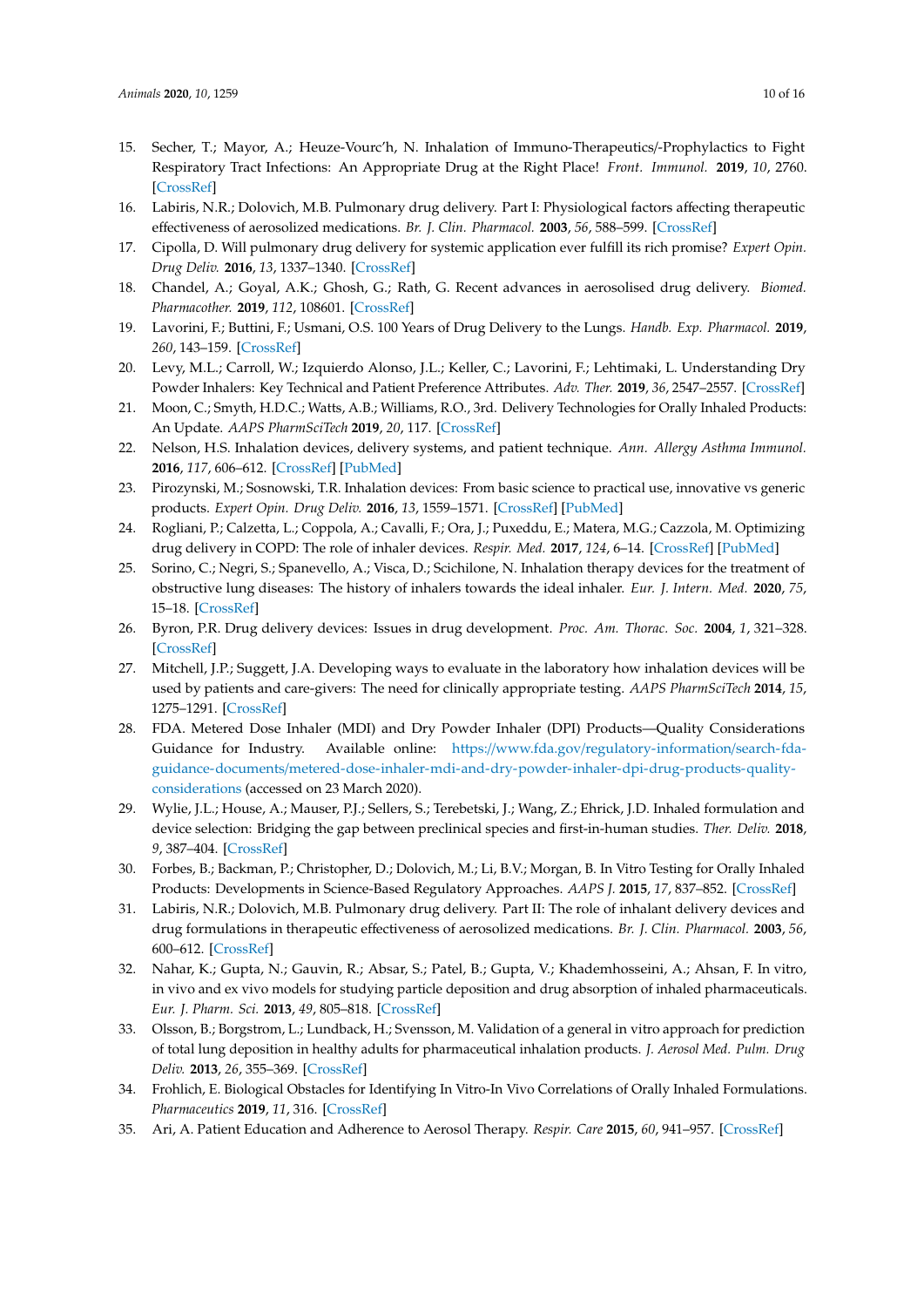- 36. Braido, F.; Chrystyn, H.; Baiardini, I.; Bosnic-Anticevich, S.; van der Molen, T.; Dandurand, R.J.; Chisholm, A.; Carter, V.; Price, D.; Respiratory Effectiveness Group. "Trying, But Failing" - The Role of Inhaler Technique and Mode of Delivery in Respiratory Medication Adherence. *J. Allergy Clin. Immunol. Pract.* **2016**, *4*, 823–832. [\[CrossRef\]](http://dx.doi.org/10.1016/j.jaip.2016.03.002)
- 37. Hanania, N.A.; Braman, S.; Adams, S.G.; Adewuya, R.; Ari, A.; Brooks, J.; Mahler, D.A.; Ohar, J.A.; Peters, J.; Sanjar, S. The Role of Inhalation Delivery Devices in COPD: Perspectives of Patients and Health Care Providers. *Chronic Obstr. Pulm. Dis.* **2018**, *5*, 111–123. [\[CrossRef\]](http://dx.doi.org/10.15326/jcopdf.5.2.2017.0168)
- 38. Kaplan, A.; Price, D. Matching Inhaler Devices with Patients: The Role of the Primary Care Physician. *Can. Respir. J.* **2018**, *2018*, 9473051. [\[CrossRef\]](http://dx.doi.org/10.1155/2018/9473051)
- <span id="page-10-13"></span>39. Nadkarni, R.R.; Abed, S.; Draper, J.S. Organoids as a model system for studying human lung development and disease. *Biochem. Biophys. Res. Commun.* **2016**, *473*, 675–682. [\[CrossRef\]](http://dx.doi.org/10.1016/j.bbrc.2015.12.091)
- 40. Navaie, M.; Dembek, C.; Cho-Reyes, S.; Yeh, K.; Celli, B.R. Device use errors with soft mist inhalers: A global systematic literature review and meta-analysis. *Chronic Respir. Dis.* **2020**, *17*. [\[CrossRef\]](http://dx.doi.org/10.1177/1479973119901234)
- 41. Sulaiman, I.; Seheult, J.; MacHale, E.; D'Arcy, S.; Boland, F.; McCrory, K.; Casey, J.; Bury, G.; Al-Alawi, M.; O'Dwyer, S.; et al. Irregular and Ineffective: A Quantitative Observational Study of the Time and Technique of Inhaler Use. *J. Allergy Clin. Immunol. Pract.* **2016**, *4*, 900–909. [\[CrossRef\]](http://dx.doi.org/10.1016/j.jaip.2016.07.009)
- 42. Fink, J.B.; Rubin, B.K. Problems with inhaler use: A call for improved clinician and patient education. *Respir. Care* **2005**, *50*, 1360–1374.
- <span id="page-10-0"></span>43. Murphy, A.C. Inhalers: To switch or not to switch? That is the question. *Thorax* **2020**, *75*. [\[CrossRef\]](http://dx.doi.org/10.1136/thoraxjnl-2019-214220)
- 44. Inhaler Error Steering, C.; Price, D.; Bosnic-Anticevich, S.; Briggs, A.; Chrystyn, H.; Rand, C.; Scheuch, G.; Bousquet, J. Inhaler competence in asthma: Common errors, barriers to use and recommended solutions. *Respir. Med.* **2013**, *107*, 37–46. [\[CrossRef\]](http://dx.doi.org/10.1016/j.rmed.2012.09.017)
- <span id="page-10-1"></span>45. Tsuda, A.; Henry, F.S.; Butler, J.P. Particle transport and deposition: Basic physics of particle kinetics. *Compr. Physiol.* **2013**, *3*, 1437–1471. [\[CrossRef\]](http://dx.doi.org/10.1002/cphy.c100085)
- <span id="page-10-2"></span>46. Ruge, C.A.; Kirch, J.; Lehr, C.M. Pulmonary drug delivery: From generating aerosols to overcoming biological barriers-therapeutic possibilities and technological challenges. *Lancet Respir. Med.* **2013**, *1*, 402–413. [\[CrossRef\]](http://dx.doi.org/10.1016/S2213-2600(13)70072-9)
- <span id="page-10-3"></span>47. Patton, J.S.; Byron, P.R. Inhaling medicines: Delivering drugs to the body through the lungs. *Nat. Rev. Drug Discov.* **2007**, *6*, 67–74. [\[CrossRef\]](http://dx.doi.org/10.1038/nrd2153)
- <span id="page-10-4"></span>48. EMA. Guideline on The Pharmaceutical Quality of Inhalation and Nasal Products. Available online: https://www.ema.europa.eu/en/documents/scientific-guideline/[guideline-pharmaceutical-quality](https://www.ema.europa.eu/en/documents/scientific-guideline/guideline-pharmaceutical-quality-inhalation-nasal-products_en.pdf)[inhalation-nasal-products\\_en.pdf](https://www.ema.europa.eu/en/documents/scientific-guideline/guideline-pharmaceutical-quality-inhalation-nasal-products_en.pdf) (accessed on 23 March 2020).
- <span id="page-10-5"></span>49. Thompson, P.J. Drug delivery to the small airways. *Am. J. Respir. Crit. Care Med.* **1998**, *157*, S199–S202. [\[CrossRef\]](http://dx.doi.org/10.1164/ajrccm.157.5.rsaa-7)
- <span id="page-10-6"></span>50. Wang, Y.B.; Watts, A.B.; Peters, J.I.; Williams, R.O., 3rd. The impact of pulmonary diseases on the fate of inhaled medicines—A review. *Int. J. Pharm.* **2014**, *461*, 112–128. [\[CrossRef\]](http://dx.doi.org/10.1016/j.ijpharm.2013.11.042)
- <span id="page-10-7"></span>51. Martin, A.R.; Moore, C.P.; Finlay, W.H. Models of deposition, pharmacokinetics, and intersubject variability in respiratory drug delivery. *Expert Opin. Drug Deliv.* **2018**, *15*, 1175–1188. [\[CrossRef\]](http://dx.doi.org/10.1080/17425247.2018.1544616)
- <span id="page-10-8"></span>52. El-Sherbiny, I.M.; Villanueva, D.G.; Herrera, D.; Smyth, H.D.C. Overcoming Lung Clearance Mechanisms for Controlled Release Drug Delivery. In *Controlled Pulmonary Drug Delivery*; Smyth, H.D.C., Hickey, A.J., Eds.; Springer: New York, NY, USA, 2011; pp. 101–126. [\[CrossRef\]](http://dx.doi.org/10.1007/978-1-4419-9745-6)
- <span id="page-10-9"></span>53. Wanner, A.; Salathe, M.; O'Riordan, T.G. Mucociliary clearance in the airways. *Am. J. Respir. Crit. Care Med.* **1996**, *154*, 1868–1902. [\[CrossRef\]](http://dx.doi.org/10.1164/ajrccm.154.6.8970383)
- <span id="page-10-10"></span>54. Forbes, B.; O'Lone, R.; Allen, P.P.; Cahn, A.; Clarke, C.; Collinge, M.; Dailey, L.A.; Donnelly, L.E.; Dybowski, J.; Hassall, D.; et al. Challenges for inhaled drug discovery and development: Induced alveolar macrophage responses. *Adv. Drug Deliv. Rev.* **2014**, *71*, 15–33. [\[CrossRef\]](http://dx.doi.org/10.1016/j.addr.2014.02.001)
- <span id="page-10-11"></span>55. Kirby, A.C.; Coles, M.C.; Kaye, P.M. Alveolar macrophages transport pathogens to lung draining lymph nodes. *J. Immunol.* **2009**, *183*, 1983–1989. [\[CrossRef\]](http://dx.doi.org/10.4049/jimmunol.0901089)
- <span id="page-10-12"></span>56. Cuddihy, R.; Fisher, G.; Kanapilly, G.; Moss, O.; Phalen, R.; Schlesinger, R.; Swift, D.; Yeh, H. Report No 125—Deposition, Retention and Dosimetry of Inhaled Radioactive Substances. Available online: https://ncrponline.org/shop/reports/[report-no-125-deposition-retention-and-dosimetry-of-inhaled](https://ncrponline.org/shop/reports/report-no-125-deposition-retention-and-dosimetry-of-inhaled-radioactive-substances-1997/)[radioactive-substances-1997](https://ncrponline.org/shop/reports/report-no-125-deposition-retention-and-dosimetry-of-inhaled-radioactive-substances-1997/)/ (accessed on 23 March 2020).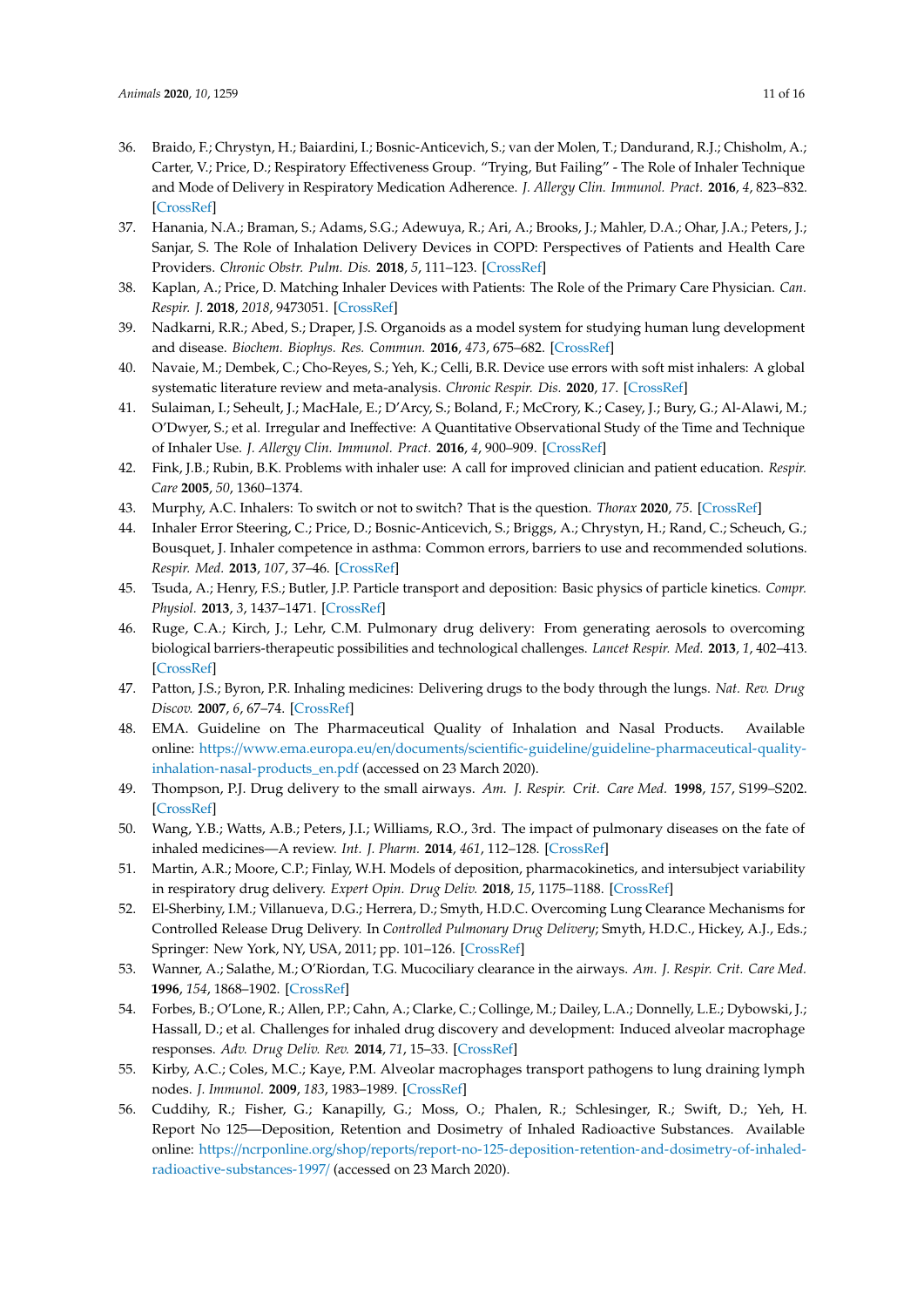- <span id="page-11-0"></span>57. Borghardt, J.M.; Weber, B.; Staab, A.; Kloft, C. Pharmacometric Models for Characterizing the Pharmacokinetics of Orally Inhaled Drugs. *AAPS J.* **2015**, *17*, 853–870. [\[CrossRef\]](http://dx.doi.org/10.1208/s12248-015-9760-6)
- <span id="page-11-1"></span>58. Boger, E.; Evans, N.; Chappell, M.; Lundqvist, A.; Ewing, P.; Wigenborg, A.; Friden, M. Systems Pharmacology Approach for Prediction of Pulmonary and Systemic Pharmacokinetics and Receptor Occupancy of Inhaled Drugs. *CPT Pharmacomet. Syst. Pharmacol.* **2016**, *5*, 201–210. [\[CrossRef\]](http://dx.doi.org/10.1002/psp4.12074)
- <span id="page-11-2"></span>59. Movia, D.; Bruni-Favier, S.; Prina-Mello, A. In vitro Alternatives to Acute Inhalation Toxicity Studies in Animal Models—A Perspective. *Front. Bioeng. Biotechnol.* **2020**, *8*. [\[CrossRef\]](http://dx.doi.org/10.3389/fbioe.2020.00549)
- <span id="page-11-3"></span>60. Jackson, C.; Coles, J.; Goggin, P.; Harris, A.; Lucas, J. Air liquid interface culture can alter ciliary beat pattern in epithelium from primary ciliary dyskinesia patients. *Eur. Respir. J.* **2012**, *40*, 3730.
- 61. Schogler, A.; Blank, F.; Brugger, M.; Beyeler, S.; Tschanz, S.A.; Regamey, N.; Casaulta, C.; Geiser, T.; Alves, M.P. Characterization of pediatric cystic fibrosis airway epithelial cell cultures at the air-liquid interface obtained by non-invasive nasal cytology brush sampling. *Respir. Res.* **2017**, *18*, 215. [\[CrossRef\]](http://dx.doi.org/10.1186/s12931-017-0706-7)
- <span id="page-11-16"></span>62. Sajjan, U.; Keshavjee, S.; Forstner, J. Responses of well-differentiated airway epithelial cell cultures from healthy donors and patients with cystic fibrosis to Burkholderia cenocepacia infection. *Infect. Immun.* **2004**, *72*, 4188–4199. [\[CrossRef\]](http://dx.doi.org/10.1128/IAI.72.7.4188-4199.2004)
- <span id="page-11-4"></span>63. Benam, K.H.; Vladar, E.K.; Janssen, W.J.; Evans, C.M. Mucociliary Defense: Emerging Cellular, Molecular, and Animal Models. *Ann. Am. Thorac. Soc.* **2018**, *15*, S210–S215. [\[CrossRef\]](http://dx.doi.org/10.1513/AnnalsATS.201806-439AW)
- <span id="page-11-5"></span>64. Olsson, B.; Bondesson, E.; Borgstrom, L.; Edsbacker, S.; Eirefelt, S.; Ekelund, K.; Gustavsson, L.; Hegelund-Myrback, T. Pulmonary Drug Metabolism, Clearance, and Absorption. In *Controlled Pulmonary Drug Delivery*; Smyth, H.D.C., Hickey, A.J., Eds.; Springer: New York, NY, USA, 2011; pp. 21–50. [\[CrossRef\]](http://dx.doi.org/10.1007/978-1-4419-9745-6)
- <span id="page-11-6"></span>65. Akella, A.; Deshpande, S.B. Pulmonary surfactants and their role in pathophysiology of lung disorders. *Indian J. Exp. Biol.* **2013**, *51*, 5–22.
- <span id="page-11-7"></span>66. Frohlich, E.; Mercuri, A.; Wu, S.; Salar-Behzadi, S. Measurements of Deposition, Lung Surface Area and Lung Fluid for Simulation of Inhaled Compounds. *Front. Pharmacol.* **2016**, *7*, 181. [\[CrossRef\]](http://dx.doi.org/10.3389/fphar.2016.00181) [\[PubMed\]](http://www.ncbi.nlm.nih.gov/pubmed/27445817)
- <span id="page-11-8"></span>67. Castellani, S.; Di Gioia, S.; di Toma, L.; Conese, M. Human Cellular Models for the Investigation of Lung Inflammation and Mucus Production in Cystic Fibrosis. *Anal. Cell. Pathol.* **2018**, *2018*, 3839803. [\[CrossRef\]](http://dx.doi.org/10.1155/2018/3839803) [\[PubMed\]](http://www.ncbi.nlm.nih.gov/pubmed/30581723)
- <span id="page-11-9"></span>68. Anttila, S.; Hukkanen, J.; Hakkola, J.; Stjernvall, T.; Beaune, P.; Edwards, R.J.; Boobis, A.R.; Pelkonen, O.; Raunio, H. Expression and localization of CYP3A4 and CYP3A5 in human lung. *Am. J. Respir. Cell Mol. Biol.* **1997**, *16*, 242–249. [\[CrossRef\]](http://dx.doi.org/10.1165/ajrcmb.16.3.9070608)
- <span id="page-11-10"></span>69. Hukkanen, J.; Pelkonen, O.; Hakkola, J.; Raunio, H. Expression and regulation of xenobiotic-metabolizing cytochrome P450 (CYP) enzymes in human lung. *Crit. Rev. Toxicol.* **2002**, *32*, 391–411. [\[CrossRef\]](http://dx.doi.org/10.1080/20024091064273)
- <span id="page-11-11"></span>70. Anttila, S.; Hietanen, E.; Vainio, H.; Camus, A.M.; Gelboin, H.V.; Park, S.S.; Heikkila, L.; Karjalainen, A.; Bartsch, H. Smoking and peripheral type of cancer are related to high levels of pulmonary cytochrome P450IA in lung cancer patients. *Int. J. Cancer* **1991**, *47*, 681–685. [\[CrossRef\]](http://dx.doi.org/10.1002/ijc.2910470509)
- <span id="page-11-12"></span>71. Anttila, S.; Raunio, H.; Hakkola, J. Cytochrome P450-mediated pulmonary metabolism of carcinogens: Regulation and cross-talk in lung carcinogenesis. *Am. J. Respir. Cell Mol. Biol.* **2011**, *44*, 583–590. [\[CrossRef\]](http://dx.doi.org/10.1165/rcmb.2010-0189RT)
- <span id="page-11-13"></span>72. Kamata, S.; Fujino, N.; Yamada, M.; Grime, K.; Suzuki, S.; Ota, C.; Tando, Y.; Okada, Y.; Sakurada, A.; Noda, M.; et al. Expression of cytochrome P450 mRNAs in Type II alveolar cells from subjects with chronic obstructive pulmonary disease. *Pharmacol. Res. Perspect.* **2018**, *6*, e00405. [\[CrossRef\]](http://dx.doi.org/10.1002/prp2.405)
- <span id="page-11-14"></span>73. Shen, Z.; Zhang, Q.; Wei, S.; Nagai, T. Proteolytic enzymes as a limitation for pulmonary absorption of insulin: In vitro and in vivo investigations. *Int. J. Pharm.* **1999**, *192*, 115–121. [\[CrossRef\]](http://dx.doi.org/10.1016/S0378-5173(99)00295-1)
- <span id="page-11-15"></span>74. Cipolla, D.; Blanchard, J.; Gonda, I. Development of Liposomal Ciprofloxacin to Treat Lung Infections. *Pharmaceutics* **2016**, *8*, 6. [\[CrossRef\]](http://dx.doi.org/10.3390/pharmaceutics8010006)
- 75. Cipolla, D.; Gonda, I.; Chan, H.K. Liposomal formulations for inhalation. *Ther. Deliv.* **2013**, *4*, 1047–1072. [\[CrossRef\]](http://dx.doi.org/10.4155/tde.13.71)
- 76. Dhand, R. The Rationale and Evidence for Use of Inhaled Antibiotics to Control Pseudomonas aeruginosa Infection in Non-cystic Fibrosis Bronchiectasis. *J. Aerosol Med. Pulm. Drug Deliv.* **2018**, *31*, 121–138. [\[CrossRef\]](http://dx.doi.org/10.1089/jamp.2017.1415) [\[PubMed\]](http://www.ncbi.nlm.nih.gov/pubmed/29077527)
- 77. Elhissi, A. Liposomes for Pulmonary Drug Delivery: The Role of Formulation and Inhalation Device Design. *Curr. Pharm. Des.* **2017**, *23*, 362–372. [\[CrossRef\]](http://dx.doi.org/10.2174/1381612823666161116114732) [\[PubMed\]](http://www.ncbi.nlm.nih.gov/pubmed/27848886)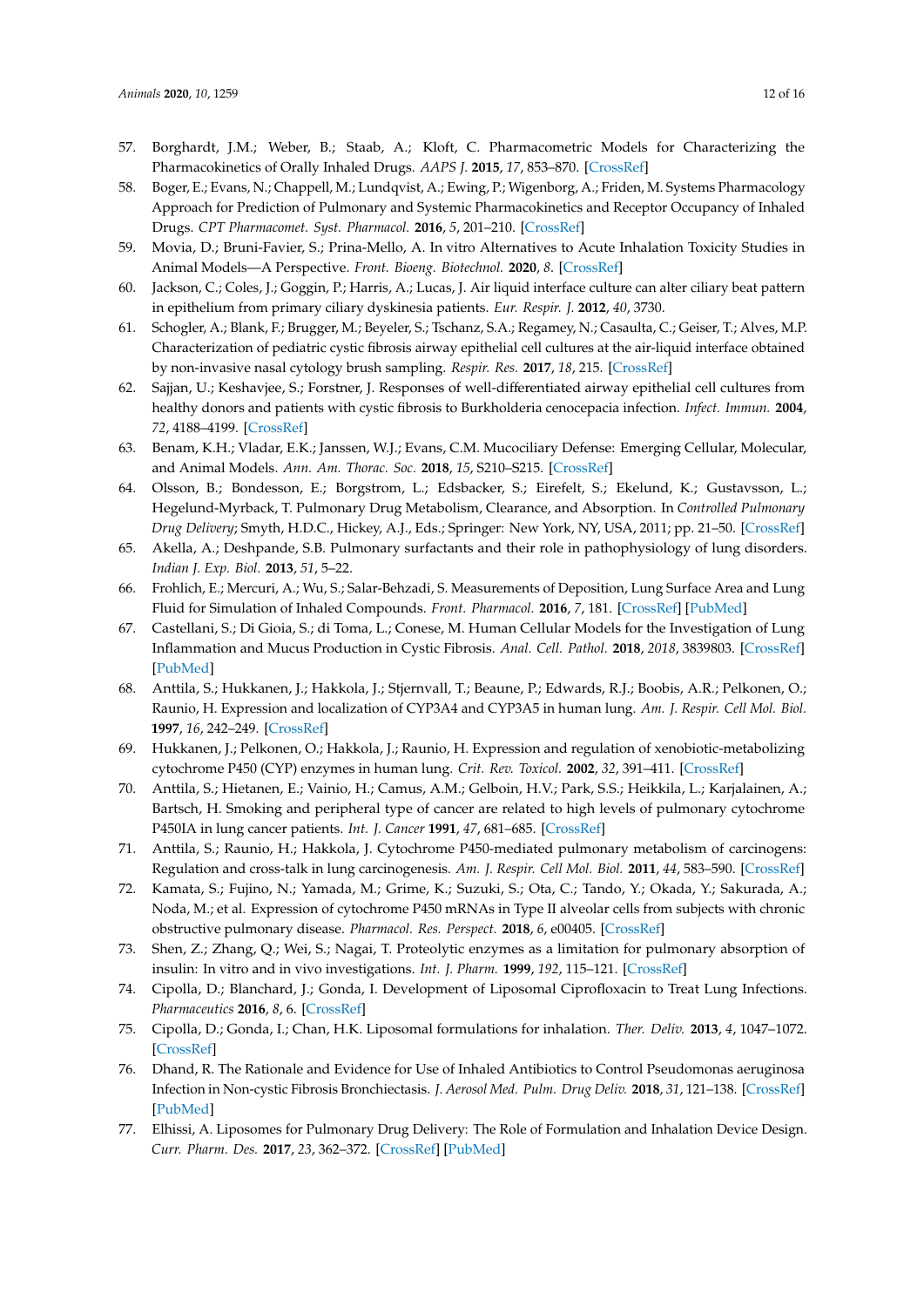- <span id="page-12-0"></span>78. Griffith, D.E.; Eagle, G.; Thomson, R.; Aksamit, T.R.; Hasegawa, N.; Morimoto, K.; Addrizzo-Harris, D.J.; O'Donnell, A.E.; Marras, T.K.; Flume, P.A.; et al. Amikacin Liposome Inhalation Suspension for Treatment-Refractory Lung Disease Caused by Mycobacterium avium Complex (CONVERT). A Prospective, Open-Label, Randomized Study. *Am. J. Respir. Crit. Care Med.* **2018**, *198*, 1559–1569. [\[CrossRef\]](http://dx.doi.org/10.1164/rccm.201807-1318OC) [\[PubMed\]](http://www.ncbi.nlm.nih.gov/pubmed/30216086)
- <span id="page-12-1"></span>79. Miller, F.J.; Mercer, R.R.; Crapo, J.D. Lower Respiratory-Tract Structure of Laboratory-Animals and Humans—Dosimetry Implications. *Aerosol Sci. Technol.* **1993**, *18*, 257–271. [\[CrossRef\]](http://dx.doi.org/10.1080/02786829308959603)
- <span id="page-12-2"></span>80. Buckley, S.T.; Kim, K.J.; Ehrhardt, C. In Vitro Cell Culture Models for Evaluating Controlled Release Pulmonary Drug Delivery. In *Controlled Pulmonary Drug Delivery*; Smyth, H.D.C., Hickey, A.J., Eds.; Springer: New York, NY, USA, 2011; pp. 417–442. [\[CrossRef\]](http://dx.doi.org/10.1007/978-1-4419-9745-6)
- <span id="page-12-3"></span>81. Garcia-Contreras, L. In Vivo Animal Models for Controlled-Release Pulmonary Drug Delivery. In *Controlled Pulmonary Drug Delivery*; Smyth, H.D.C., Hickey, A.J., Eds.; Springer: New York, NY, USA, 2011; pp. 443–474. [\[CrossRef\]](http://dx.doi.org/10.1007/978-1-4419-9745-6)
- <span id="page-12-4"></span>82. Ibrahim, J.P.; Bischof, R.J.; McIntosh, M.P. Preclinical Models for Pulmonary Drug Delivery. In *Pharmaceutical Inhalation Aerosol Technology*, 3rd ed.; Hickey, A.J., da Rocha, S.R., Eds.; CRC Press: Boca Raton, FL, USA, 2019. [\[CrossRef\]](http://dx.doi.org/10.1201/9780429055201)
- <span id="page-12-5"></span>83. Schneider-Daum, N.; Carius, P.; Horstmann, J.C.; Lehr, C.M. Reconstituted 2D Cell and Tissue Models. In *Pharmaceutical Inhalation Aerosol Technology*, 3rd ed.; Hickey, A.J., da Rocha, S.R., Eds.; CRC Press: Boca Raton, FL, USA, 2019. [\[CrossRef\]](http://dx.doi.org/10.1201/9780429055201)
- <span id="page-12-6"></span>84. Alexander, D.J.; Collins, C.J.; Coombs, D.W.; Gilkison, I.S.; Hardy, C.J.; Healey, G.; Karantabias, G.; Johnson, N.; Karlsson, A.; Kilgour, J.D.; et al. Association of Inhalation Toxicologists (AIT) working party recommendation for standard delivered dose calculation and expression in non-clinical aerosol inhalation toxicology studies with pharmaceuticals. *Inhal. Toxicol.* **2008**, *20*, 1179–1189. [\[CrossRef\]](http://dx.doi.org/10.1080/08958370802207318)
- <span id="page-12-7"></span>85. Wolff, R.K.; Dorato, M.A. Toxicologic testing of inhaled pharmaceutical aerosols. *Crit. Rev. Toxicol.* **1993**, *23*, 343–369. [\[CrossRef\]](http://dx.doi.org/10.3109/10408449309104076)
- <span id="page-12-8"></span>86. Schanker, L.S.; Mitchell, E.W.; Brown, R.A., Jr. Species comparison of drug absorption from the lung after aerosol inhalation or intratracheal injection. *Drug Metab. Dispos.* **1986**, *14*, 79–88.
- <span id="page-12-9"></span>87. Mercer, P.F.; Abbott-Banner, K.; Adcock, I.M.; Knowles, R.G. Translational models of lung disease. *Clin. Sci.* **2015**, *128*, 235–256. [\[CrossRef\]](http://dx.doi.org/10.1042/CS20140373)
- <span id="page-12-10"></span>88. Silverman, G.A.; Luke, C.J.; Bhatia, S.R.; Long, O.S.; Vetica, A.C.; Perlmutter, D.H.; Pak, S.C. Modeling molecular and cellular aspects of human disease using the nematode Caenorhabditis elegans. *Pediatr. Res.* **2009**, *65*, 10–18. [\[CrossRef\]](http://dx.doi.org/10.1203/PDR.0b013e31819009b0)
- 89. Markaki, M.; Tavernarakis, N. Modeling human diseases in Caenorhabditis elegans. *Biotechnol. J.* **2010**, *5*, 1261–1276. [\[CrossRef\]](http://dx.doi.org/10.1002/biot.201000183)
- <span id="page-12-11"></span>90. Siddiqui, S.S.; Loganathan, S.; Krishnaswamy, S.; Faoro, L.; Jagadeeswaran, R.; Salgia, R. C. elegans as a model organism for in vivo screening in cancer: Effects of human c-Met in lung cancer affect C. elegans vulva phenotypes. *Cancer Biol. Ther.* **2008**, *7*, 856–863. [\[CrossRef\]](http://dx.doi.org/10.4161/cbt.7.6.5842) [\[PubMed\]](http://www.ncbi.nlm.nih.gov/pubmed/18340114)
- <span id="page-12-12"></span>91. Prange, R.; Thiedmann, M.; Bhandari, A.; Mishra, N.; Sinha, A.; Hasler, R.; Rosenstiel, P.; Uliczka, K.; Wagner, C.; Yildirim, A.O.; et al. A Drosophila model of cigarette smoke induced COPD identifies Nrf2 signaling as an expedient target for intervention. *Aging* **2018**, *10*, 2122–2135. [\[CrossRef\]](http://dx.doi.org/10.18632/aging.101536) [\[PubMed\]](http://www.ncbi.nlm.nih.gov/pubmed/30153653)
- 92. Roeder, T.; Isermann, K.; Kabesch, M. Drosophila in asthma research. *Am. J. Respir. Crit. Care Med.* **2009**, *179*, 979–983. [\[CrossRef\]](http://dx.doi.org/10.1164/rccm.200811-1777PP)
- <span id="page-12-13"></span>93. Roeder, T.; Isermann, K.; Kallsen, K.; Uliczka, K.; Wagner, C. A Drosophila asthma model—What the fly tells us about inflammatory diseases of the lung. *Adv. Exp. Med. Biol.* **2012**, *710*, 37–47. [\[CrossRef\]](http://dx.doi.org/10.1007/978-1-4419-5638-5_5) [\[PubMed\]](http://www.ncbi.nlm.nih.gov/pubmed/22127884)
- <span id="page-12-14"></span>94. Novoa, B.; Figueras, A. Zebrafish: Model for the Study of Inflammation and the Innate Immune Response to Infectious Diseases. In *Current Topics in Innate Immunity II. Advances in Experimental Medicine and Biology*; Lambris, J., Hajishengallis, G., Eds.; Springer: New York, NY, USA, 2012; Volume 946.
- 95. Martin, J.S.; Renshaw, S.A. Using in vivo zebrafish models to understand the biochemical basis of neutrophilic respiratory disease. *Biochem. Soc. Trans.* **2009**, *37*, 830–837. [\[CrossRef\]](http://dx.doi.org/10.1042/BST0370830) [\[PubMed\]](http://www.ncbi.nlm.nih.gov/pubmed/19614603)
- <span id="page-12-15"></span>96. Renshaw, S.A.; Loynes, C.A.; Elworthy, S.; Ingham, P.W.; Whyte, M.K. Modeling inflammation in the zebrafish: How a fish can help us understand lung disease. *Exp. Lung Res.* **2007**, *33*, 549–554. [\[CrossRef\]](http://dx.doi.org/10.1080/01902140701756778)
- <span id="page-12-16"></span>97. Lima, W.C.; Lelong, E.; Cosson, P. What can Dictyostelium bring to the study of Pseudomonas infections? *Semin. Cell Dev. Biol.* **2011**, *22*, 77–81. [\[CrossRef\]](http://dx.doi.org/10.1016/j.semcdb.2010.11.006)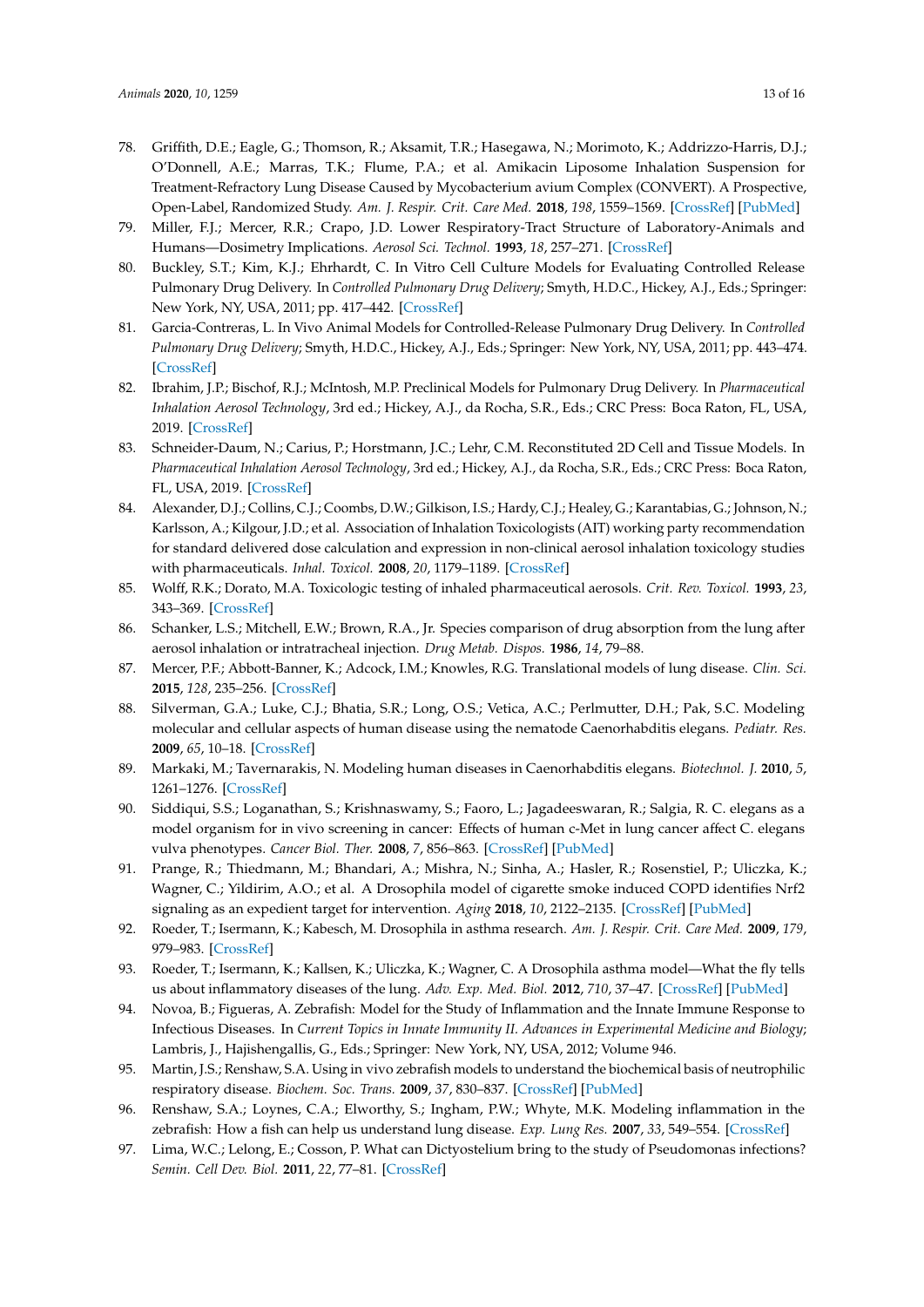- <span id="page-13-0"></span>98. Ehrmann, S.; Schmid, O.; Darquenne, C.; Rothen-Rutishauser, B.; Sznitman, J.; Yang, L.; Barosova, H.; Vecellio, L.; Mitchell, J.; Heuze-Vourc'h, N. Innovative preclinical models for pulmonary drug delivery research. *Expert Opin. Drug Deliv.* **2020**, *17*, 463–478. [\[CrossRef\]](http://dx.doi.org/10.1080/17425247.2020.1730807)
- <span id="page-13-1"></span>99. Sedlakova, V.; Klouckova, M.; Garlikova, Z.; Vasickova, K.; Jaros, J.; Kandra, M.; Kotasova, H.; Hampl, A. Options for modeling the respiratory system: Inserts, scaffolds and microfluidic chips. *Drug Discov. Today* **2019**, *24*, 971–982. [\[CrossRef\]](http://dx.doi.org/10.1016/j.drudis.2019.03.006)
- <span id="page-13-2"></span>100. Whitcutt, M.J.; Adler, K.B.; Wu, R. A biphasic chamber system for maintaining polarity of differentiation of cultured respiratory tract epithelial cells. *In Vitro Cell. Dev. Biol.* **1988**, *24*, 420–428. [\[CrossRef\]](http://dx.doi.org/10.1007/BF02628493)
- <span id="page-13-3"></span>101. Bridge, J.C.; Aylott, J.W.; Brightling, C.E.; Ghaemmaghami, A.M.; Knox, A.J.; Lewis, M.P.; Rose, F.R.; Morris, G.E. Adapting the Electrospinning Process to Provide Three Unique Environments for a Tri-layered In Vitro Model of the Airway Wall. *J. Vis. Exp.* **2015**, *101*, e52986. [\[CrossRef\]](http://dx.doi.org/10.3791/52986) [\[PubMed\]](http://www.ncbi.nlm.nih.gov/pubmed/26275100)
- 102. Chung, H.H.; Mireles, M.; Kwarta, B.J.; Gaborski, T.R. Use of porous membranes in tissue barrier and co-culture models. *Lab Chip* **2018**, *18*, 1671–1689. [\[CrossRef\]](http://dx.doi.org/10.1039/C7LC01248A) [\[PubMed\]](http://www.ncbi.nlm.nih.gov/pubmed/29845145)
- <span id="page-13-4"></span>103. Morris, G.E.; Bridge, J.C.; Brace, L.A.; Knox, A.J.; Aylott, J.W.; Brightling, C.E.; Ghaemmaghami, A.M.; Rose, F.R. A novel electrospun biphasic scaffold provides optimal three-dimensional topography for in vitro co-culture of airway epithelial and fibroblast cells. *Biofabrication* **2014**, *6*, 035014. [\[CrossRef\]](http://dx.doi.org/10.1088/1758-5082/6/3/035014) [\[PubMed\]](http://www.ncbi.nlm.nih.gov/pubmed/24925127)
- <span id="page-13-5"></span>104. Gindele, J.A.; Kiechle, T.; Benediktus, K.; Birk, G.; Brendel, M.; Heinemann, F.; Wohnhaas, C.T.; LeBlanc, M.; Zhang, H.; Strulovici-Barel, Y.; et al. Intermittent exposure to whole cigarette smoke alters the differentiation of primary small airway epithelial cells in the air-liquid interface culture. *Sci. Rep.* **2020**, *10*, 6257. [\[CrossRef\]](http://dx.doi.org/10.1038/s41598-020-63345-5) [\[PubMed\]](http://www.ncbi.nlm.nih.gov/pubmed/32277131)
- <span id="page-13-6"></span>105. Movia, D.; Bazou, D.; Prina-Mello, A. ALI multilayered co-cultures mimic biochemical mechanisms of the cancer cell-fibroblast cross-talk involved in NSCLC MultiDrug Resistance. *BMC Cancer* **2019**, *19*, 854. [\[CrossRef\]](http://dx.doi.org/10.1186/s12885-019-6038-x)
- <span id="page-13-7"></span>106. Movia, D.; Bazou, D.; Volkov, Y.; Prina-Mello, A. Multilayered Cultures of NSCLC cells grown at the Air-Liquid Interface allow the efficacy testing of inhaled anti-cancer drugs. *Sci. Rep.* **2018**, *8*, 12920. [\[CrossRef\]](http://dx.doi.org/10.1038/s41598-018-31332-6)
- <span id="page-13-8"></span>107. Amatngalim, G.D.; Schrumpf, J.A.; Henic, A.; Dronkers, E.; Verhoosel, R.M.; Ordonez, S.R.; Haagsman, H.P.; Fuentes, M.E.; Sridhar, S.; Aarbiou, J.; et al. Antibacterial Defense of Human Airway Epithelial Cells from Chronic Obstructive Pulmonary Disease Patients Induced by Acute Exposure to Nontypeable Haemophilus influenzae: Modulation by Cigarette Smoke. *J. Innate Immun.* **2017**, *9*, 359–374. [\[CrossRef\]](http://dx.doi.org/10.1159/000455193)
- 108. Gohy, S.; Carlier, F.M.; Fregimilicka, C.; Detry, B.; Lecocq, M.; Ladjemi, M.Z.; Verleden, S.; Hoton, D.; Weynand, B.; Bouzin, C.; et al. Altered generation of ciliated cells in chronic obstructive pulmonary disease. *Sci. Rep.* **2019**, *9*, 17963. [\[CrossRef\]](http://dx.doi.org/10.1038/s41598-019-54292-x)
- 109. Randell, S.H.; Fulcher, M.L.; O'Neal, W.; Olsen, J.C. Primary epithelial cell models for cystic fibrosis research. *Methods Mol. Biol.* **2011**, *742*, 285–310. [\[CrossRef\]](http://dx.doi.org/10.1007/978-1-61779-120-8_18)
- <span id="page-13-9"></span>110. Wark, P.A.; Johnston, S.L.; Bucchieri, F.; Powell, R.; Puddicombe, S.; Laza-Stanca, V.; Holgate, S.T.; Davies, D.E. Asthmatic bronchial epithelial cells have a deficient innate immune response to infection with rhinovirus. *J. Exp. Med.* **2005**, *201*, 937–947. [\[CrossRef\]](http://dx.doi.org/10.1084/jem.20041901)
- <span id="page-13-10"></span>111. Schilders, K.A.; Eenjes, E.; van Riet, S.; Poot, A.A.; Stamatialis, D.; Truckenmuller, R.; Hiemstra, P.S.; Rottier, R.J. Regeneration of the lung: Lung stem cells and the development of lung mimicking devices. *Respir. Res.* **2016**, *17*, 44. [\[CrossRef\]](http://dx.doi.org/10.1186/s12931-016-0358-z)
- <span id="page-13-11"></span>112. Dye, B.R.; Hill, D.R.; Ferguson, M.A.; Tsai, Y.H.; Nagy, M.S.; Dyal, R.; Wells, J.M.; Mayhew, C.N.; Nattiv, R.; Klein, O.D.; et al. In vitro generation of human pluripotent stem cell derived lung organoids. *Elife* **2015**, *4*. [\[CrossRef\]](http://dx.doi.org/10.7554/eLife.05098)
- <span id="page-13-12"></span>113. Chen, Y.W.; Huang, S.X.; de Carvalho, A.; Ho, S.H.; Islam, M.N.; Volpi, S.; Notarangelo, L.D.; Ciancanelli, M.; Casanova, J.L.; Bhattacharya, J.; et al. A three-dimensional model of human lung development and disease from pluripotent stem cells. *Nat. Cell Biol.* **2017**, *19*, 542–549. [\[CrossRef\]](http://dx.doi.org/10.1038/ncb3510)
- <span id="page-13-13"></span>114. Heo, I.; Dutta, D.; Schaefer, D.A.; Iakobachvili, N.; Artegiani, B.; Sachs, N.; Boonekamp, K.E.; Bowden, G.; Hendrickx, A.P.A.; Willems, R.J.L.; et al. Modelling Cryptosporidium infection in human small intestinal and lung organoids. *Nat. Microbiol.* **2018**, *3*, 814–823. [\[CrossRef\]](http://dx.doi.org/10.1038/s41564-018-0177-8)
- <span id="page-13-14"></span>115. Gkatzis, K.; Taghizadeh, S.; Huh, D.; Stainier, D.Y.R.; Bellusci, S. Use of three-dimensional organoids and lung-on-a-chip methods to study lung development, regeneration and disease. *Eur. Respir. J.* **2018**, *52*. [\[CrossRef\]](http://dx.doi.org/10.1183/13993003.00876-2018)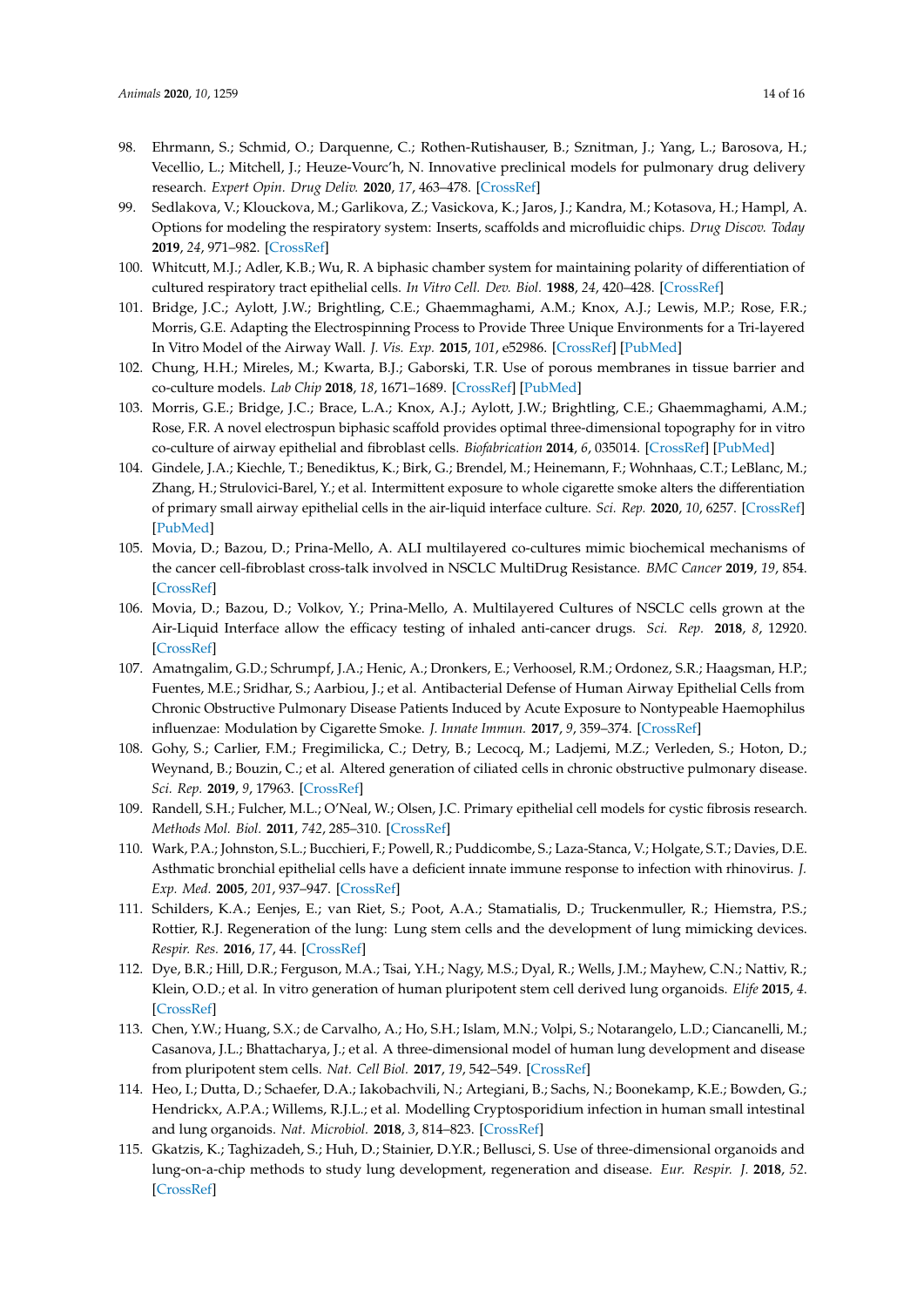- <span id="page-14-0"></span>116. Li, Y.; Wu, Q.; Sun, X.; Shen, J.; Chen, H. Organoids as a Powerful Model for Respiratory Diseases. *Stem Cells Int.* **2020**, *2020*, 5847876. [\[CrossRef\]](http://dx.doi.org/10.1155/2020/5847876)
- <span id="page-14-1"></span>117. Konar, D.; Devarasetty, M.; Yildiz, D.V.; Atala, A.; Murphy, S.V. Lung-On-A-Chip Technologies for Disease Modeling and Drug Development. *Biomed. Eng. Comput. Biol.* **2016**, *7*, 17–27. [\[CrossRef\]](http://dx.doi.org/10.4137/BECB.S34252)
- <span id="page-14-2"></span>118. Huh, D.; Matthews, B.D.; Mammoto, A.; Montoya-Zavala, M.; Hsin, H.Y.; Ingber, D.E. Reconstituting organ-level lung functions on a chip. *Science* **2010**, *328*, 1662–1668. [\[CrossRef\]](http://dx.doi.org/10.1126/science.1188302)
- 119. Huh, D.D. A human breathing lung-on-a-chip. *Ann. Am. Thorac. Soc.* **2015**, *12*, S42–S44. [\[CrossRef\]](http://dx.doi.org/10.1513/AnnalsATS.201410-442MG)
- <span id="page-14-3"></span>120. Huh, D.; Leslie, D.C.; Matthews, B.D.; Fraser, J.P.; Jurek, S.; Hamilton, G.A.; Thorneloe, K.S.; McAlexander, M.A.; Ingber, D.E. A human disease model of drug toxicity-induced pulmonary edema in a lung-on-a-chip microdevice. *Sci. Transl. Med.* **2012**, *4*. [\[CrossRef\]](http://dx.doi.org/10.1126/scitranslmed.3004249)
- <span id="page-14-4"></span>121. Bovard, D.; Sandoz, A.; Luettich, K.; Frentzel, S.; Iskandar, A.; Marescotti, D.; Trivedi, K.; Guedj, E.; Dutertre, Q.; Peitsch, M.C.; et al. A lung/liver-on-a-chip platform for acute and chronic toxicity studies. *Lab Chip* **2018**, *18*, 3814–3829. [\[CrossRef\]](http://dx.doi.org/10.1039/C8LC01029C) [\[PubMed\]](http://www.ncbi.nlm.nih.gov/pubmed/30460365)
- <span id="page-14-5"></span>122. Zhang, M.; Xu, C.; Jiang, L.; Qin, J. A 3D human lung-on-a-chip model for nanotoxicity testing. *Toxicol. Res.* **2018**, *7*, 1048–1060. [\[CrossRef\]](http://dx.doi.org/10.1039/C8TX00156A) [\[PubMed\]](http://www.ncbi.nlm.nih.gov/pubmed/30510678)
- <span id="page-14-6"></span>123. Miller, P.G.; Chen, C.Y.; Wang, Y.I.; Gao, E.; Shuler, M.L. Multiorgan microfluidic platform with breathable lung chamber for inhalation or intravenous drug screening and development. *Biotechnol. Bioeng.* **2020**, *117*, 486–497. [\[CrossRef\]](http://dx.doi.org/10.1002/bit.27188) [\[PubMed\]](http://www.ncbi.nlm.nih.gov/pubmed/31608985)
- 124. Ainslie, G.R.; Davis, M.; Ewart, L.; Lieberman, L.A.; Rowlands, D.J.; Thorley, A.J.; Yoder, G.; Ryan, A.M. Microphysiological lung models to evaluate the safety of new pharmaceutical modalities: A biopharmaceutical perspective. *Lab Chip* **2019**, *19*, 3152–3161. [\[CrossRef\]](http://dx.doi.org/10.1039/C9LC00492K) [\[PubMed\]](http://www.ncbi.nlm.nih.gov/pubmed/31469131)
- <span id="page-14-7"></span>125. Felder, M.; Trueeb, B.; Stucki, A.O.; Borcard, S.; Stucki, J.D.; Schnyder, B.; Geiser, T.; Guenat, O.T. Impaired Wound Healing of Alveolar Lung Epithelial Cells in a Breathing Lung-On-A-Chip. *Front. Bioeng. Biotechnol.* **2019**, *7*, 3. [\[CrossRef\]](http://dx.doi.org/10.3389/fbioe.2019.00003) [\[PubMed\]](http://www.ncbi.nlm.nih.gov/pubmed/30746362)
- <span id="page-14-8"></span>126. Si, L.; Bai, H.; Rodas, M.; Cao, W.; Oh, C.Y.; Jiang, A.; Nurani, A.; Zhu, D.Y.; Goyal, G.; Gilpin, S.E.; et al. Human organs-on-chips as tools for repurposing approved drugs as potential influenza and COVID19 therapeutics in viral pandemics. *bioRxiv* **2020**. [\[CrossRef\]](http://dx.doi.org/10.1101/2020.04.13.039917)
- <span id="page-14-9"></span>127. Li, K.; Yang, X.; Xue, C.; Zhao, L.; Zhang, Y.; Gao, X. Biomimetic human lung-on-a-chip for modeling disease investigation. *Biomicrofluidics* **2019**, *13*, 031501. [\[CrossRef\]](http://dx.doi.org/10.1063/1.5100070)
- <span id="page-14-10"></span>128. Benam, K.H.; Villenave, R.; Lucchesi, C.; Varone, A.; Hubeau, C.; Lee, H.H.; Alves, S.E.; Salmon, M.; Ferrante, T.C.; Weaver, J.C.; et al. Small airway-on-a-chip enables analysis of human lung inflammation and drug responses in vitro. *Nat. Methods* **2016**, *13*, 151–157. [\[CrossRef\]](http://dx.doi.org/10.1038/nmeth.3697)
- <span id="page-14-11"></span>129. Hassell, B.A.; Goyal, G.; Lee, E.; Sontheimer-Phelps, A.; Levy, O.; Chen, C.S.; Ingber, D.E. Human Organ Chip Models Recapitulate Orthotopic Lung Cancer Growth, Therapeutic Responses, and Tumor Dormancy In Vitro. *Cell Rep.* **2017**, *21*, 508–516. [\[CrossRef\]](http://dx.doi.org/10.1016/j.celrep.2017.09.043)
- <span id="page-14-12"></span>130. Portillo-Lara, R.; Annabi, N. Microengineered cancer-on-a-chip platforms to study the metastatic microenvironment. *Lab Chip* **2016**, *16*, 4063–4081. [\[CrossRef\]](http://dx.doi.org/10.1039/C6LC00718J)
- <span id="page-14-13"></span>131. Darquenne, C.; Fleming, J.S.; Katz, I.; Martin, A.R.; Schroeter, J.; Usmani, O.S.; Venegas, J.; Schmid, O. Bridging the Gap Between Science and Clinical Efficacy: Physiology, Imaging, and Modeling of Aerosols in the Lung. *J. Aerosol Med. Pulm. Drug Deliv.* **2016**, *29*, 107–126. [\[CrossRef\]](http://dx.doi.org/10.1089/jamp.2015.1270) [\[PubMed\]](http://www.ncbi.nlm.nih.gov/pubmed/26829187)
- <span id="page-14-14"></span>132. Nichols, J.E.; Niles, J.A.; Vega, S.P.; Argueta, L.B.; Eastaway, A.; Cortiella, J. Modeling the lung: Design and development of tissue engineered macro- and micro-physiologic lung models for research use. *Exp. Biol. Med.* **2014**, *239*, 1135–1169. [\[CrossRef\]](http://dx.doi.org/10.1177/1535370214536679) [\[PubMed\]](http://www.ncbi.nlm.nih.gov/pubmed/24962174)
- <span id="page-14-15"></span>133. Bailey, K.E.; Floren, M.L.; D'Ovidio, T.J.; Lammers, S.R.; Stenmark, K.R.; Magin, C.M. Tissue-informed engineering strategies for modeling human pulmonary diseases. *Am. J. Physiol. Lung Cell. Mol. Physiol.* **2019**, *316*, L303–L320. [\[CrossRef\]](http://dx.doi.org/10.1152/ajplung.00353.2018)
- <span id="page-14-16"></span>134. Wagner, D.E.; Bonenfant, N.R.; Sokocevic, D.; DeSarno, M.J.; Borg, Z.D.; Parsons, C.S.; Brooks, E.M.; Platz, J.J.; Khalpey, Z.I.; Hoganson, D.M.; et al. Three-dimensional scaffolds of acellular human and porcine lungs for high throughput studies of lung disease and regeneration. *Biomaterials* **2014**, *35*, 2664–2679. [\[CrossRef\]](http://dx.doi.org/10.1016/j.biomaterials.2013.11.078)
- <span id="page-14-17"></span>135. Young, B.M.; Ritchie, A.; Golshahi, L.; Heise, R.L. 3D In Vitro/Ex Vivo Systems. In *Pharmaceutical Inhalation Aerosol Technology*, 3rd ed.; Hickey, A.J., da Rocha, S.R., Eds.; CRC Press: Boca Raton, FL, USA, 2019. [\[CrossRef\]](http://dx.doi.org/10.1201/9780429055201)